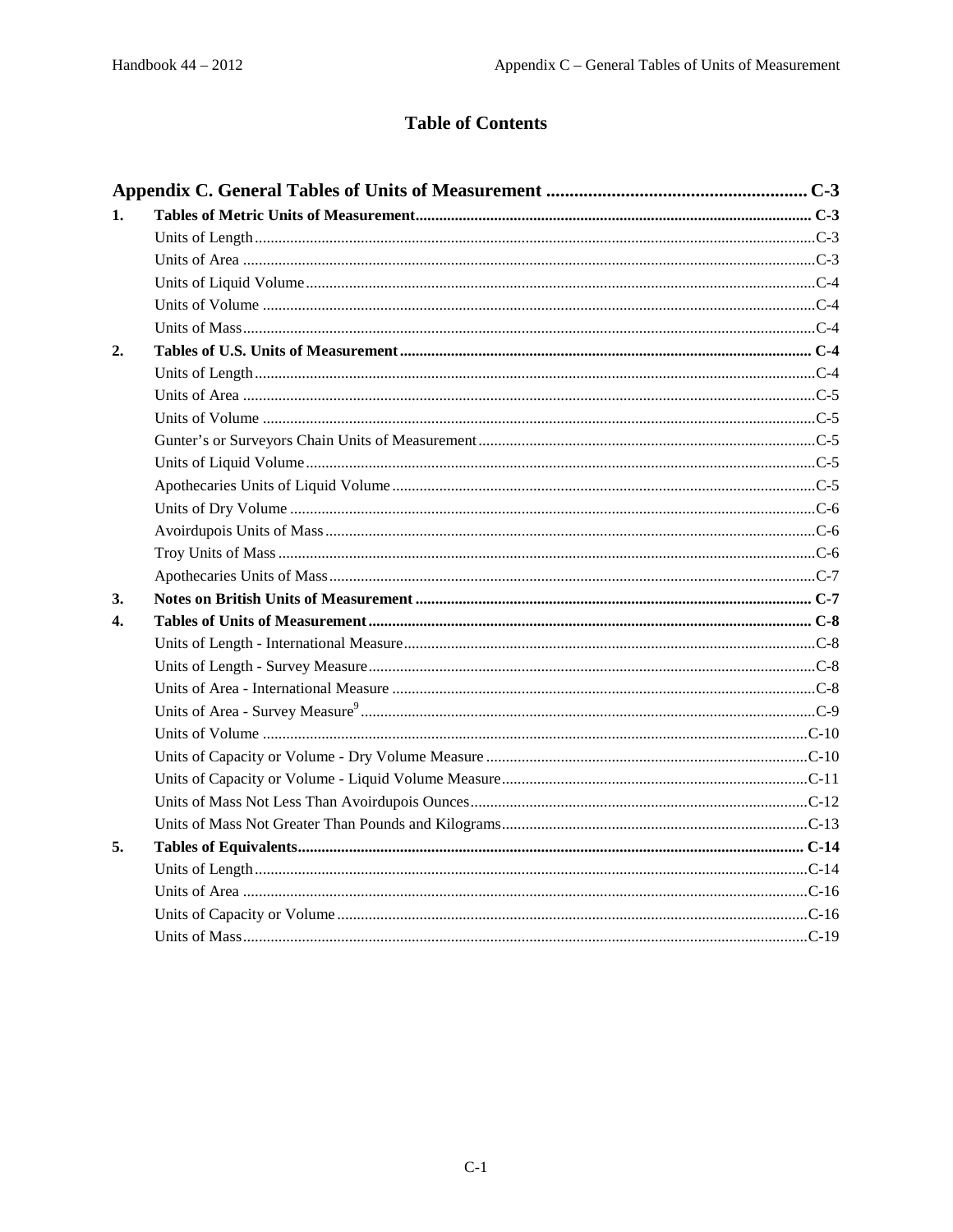# THIS PAGE INTENTIONALLY LEFT BLANK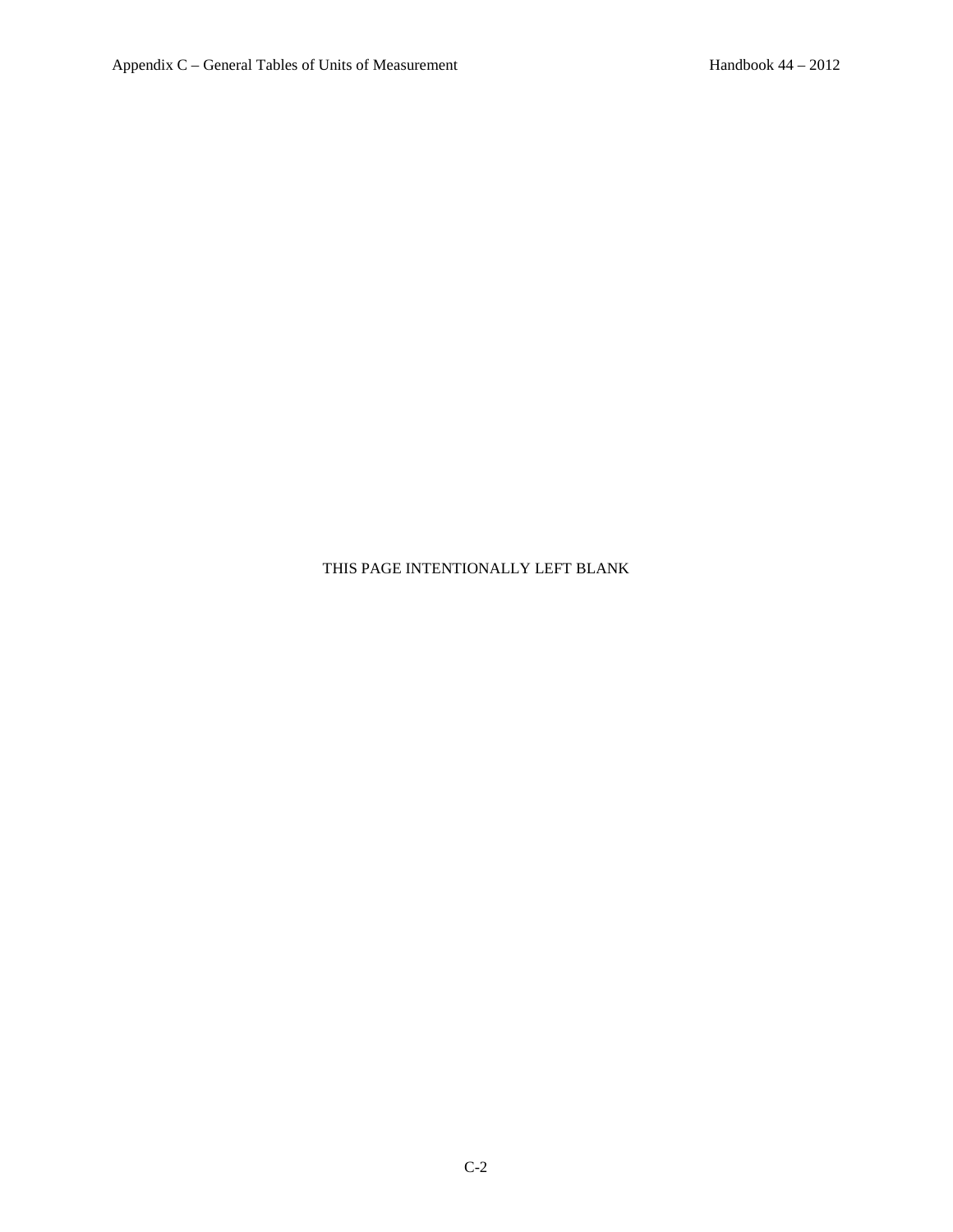# **Appendix C. General Tables of Units of Measurement**

<span id="page-2-0"></span>These tables have been prepared for the benefit of those requiring tables of units for occasional ready reference. In Section 4 of this Appendix, the tables are carried out to a large number of decimal places and exact values are indicated by underlining. In most of the other tables, only a limited number of decimal places are given, therefore making the tables better adapted to the average user.

## **1. Tables of Metric Units of Measurement**

<span id="page-2-1"></span>In the metric system of measurement, designations of multiples and subdivisions of any unit may be arrived at by combining with the name of the unit the prefixes deka, hecto, and kilo meaning, respectively, 10, 100, and 1000, and deci, centi, and milli, meaning, respectively, one-tenth, one-hundredth, and one-thousandth. In some of the following metric tables, some such multiples and subdivisions have not been included for the reason that these have little, if any currency in actual usage.

In certain cases, particularly in scientific usage, it becomes convenient to provide for multiples larger than 1000 and for subdivisions smaller than one-thousandth. Accordingly, the following prefixes have been introduced and these are now generally recognized:

| yotta, | (Y)      | meaning $10^{24}$ | deci,  | (d),      | meaning $10^{-1}$  |
|--------|----------|-------------------|--------|-----------|--------------------|
| zetta, | (Z),     | meaning $10^{21}$ | centi, | (c),      | meaning $10^{-2}$  |
| exa,   | (E),     | meaning $10^{18}$ | milli, | (m),      | meaning $10^{-3}$  |
| peta,  | (P),     | meaning $10^{15}$ | micro, | $(\mu)$ , | meaning $10^{-6}$  |
| tera,  | (T),     | meaning $10^{12}$ | nano,  | (n),      | meaning $10^{-9}$  |
| giga,  | (G),     | meaning $10^9$    | pico,  | (p),      | meaning $10^{-12}$ |
| mega,  | (M),     | meaning $10^6$    | femto, | (f),      | meaning $10^{-15}$ |
| kilo,  | (k),     | meaning $103$     | atto.  | (a),      | meaning $10^{-18}$ |
| hecto, | (h),     | meaning $102$     | zepto, | (z),      | meaning $10^{-21}$ |
| deka,  | $(da)$ . | meaning $101$     | vocto, | (y),      | meaning $10^{-24}$ |

Thus a kilometer is 1000 meters and a millimeter is 0.001 meter.

#### <span id="page-2-2"></span>**Units of Length**

| 10 millimeters (mm) | $= 1$ centimeter (cm)                    |
|---------------------|------------------------------------------|
| 10 centimeters      | $= 1$ decimeter (dm) $= 100$ millimeters |
| 10 decimeters       | $= 1$ meter (m) $= 1000$ millimeters     |
| 10 meters           | $= 1$ dekameter (dam)                    |
| 10 dekameters       | $= 1$ hectometer (hm) $= 100$ meters     |
| 10 hectometers      | $= 1$ kilometer (km) = 1000 meters       |

#### <span id="page-2-3"></span>**Units of Area**

<span id="page-2-4"></span>

| 100 square millimeters $\text{(mm}^2)$ | $= 1$ square centimeter (cm <sup>2</sup> )                  |
|----------------------------------------|-------------------------------------------------------------|
| 100 square centimeters                 | $= 1$ square decimeter (dm <sup>2</sup> )                   |
| 100 square decimeters                  | $= 1$ square meter (m <sup>2</sup> )                        |
| 100 square meters                      | $= 1$ square dekameter (dam <sup>2</sup> ) = 1 are          |
| 100 square dekameters                  | $= 1$ square hectometer (hm <sup>2</sup> ) = 1 hectare (ha) |
| 100 square hectometers                 | $= 1$ square kilometer (km <sup>2</sup> )                   |
|                                        |                                                             |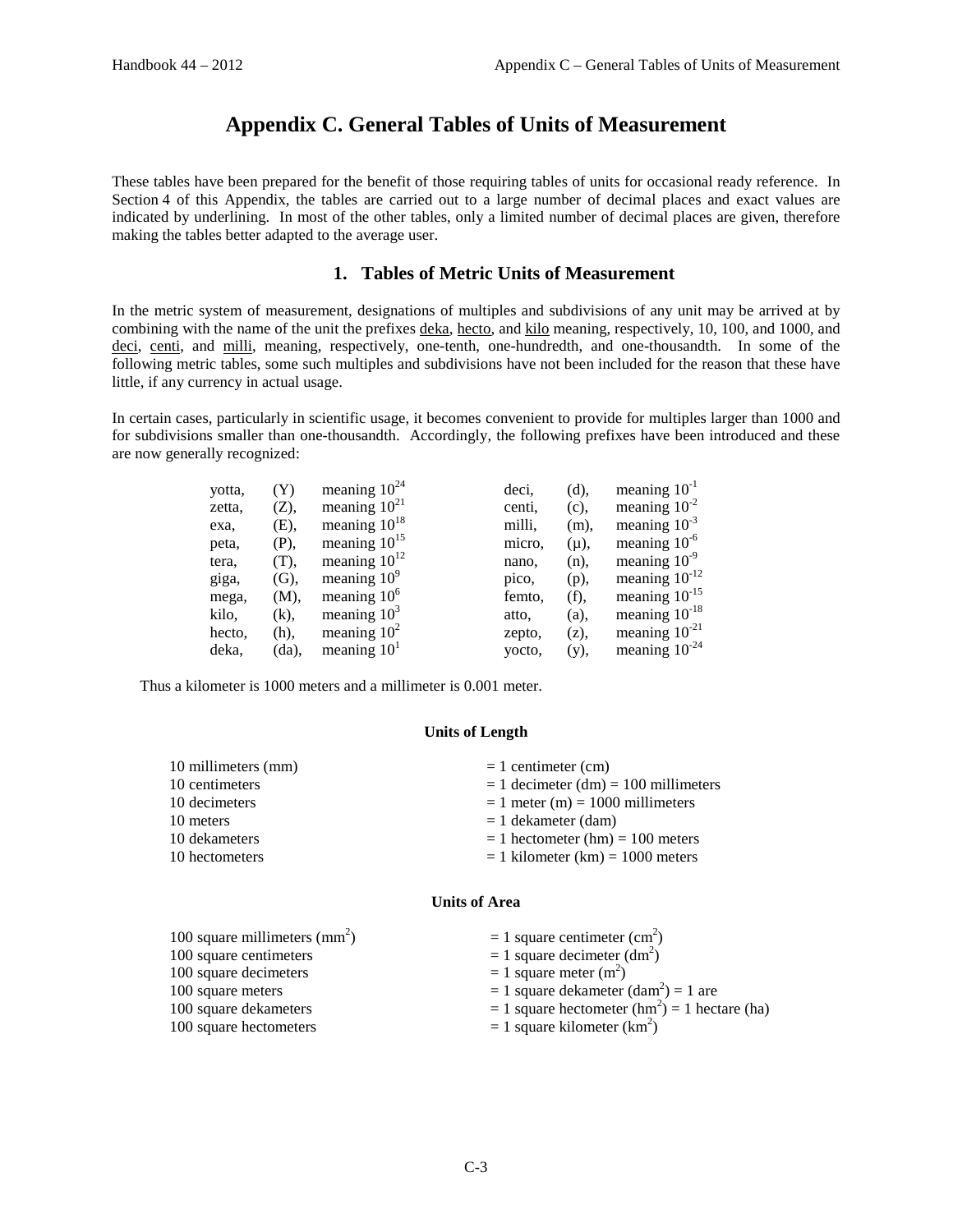#### <span id="page-3-0"></span>**Units of Liquid Volume**

| 10 milliliters (mL) | $= 1$ centiliter (cL)                       |
|---------------------|---------------------------------------------|
| 10 centiliters      | $= 1$ deciliter (dL) = 100 milliliters      |
| 10 deciliters       | $= 1$ liter <sup>1</sup> = 1000 milliliters |
| 10 liters           | $= 1$ dekaliter (daL)                       |
| 10 dekaliters       | $= 1$ hectoliter (hL) $= 100$ liters        |
| 10 hectoliters      | $= 1$ kiloliter (kL) = 1000 liters          |
|                     |                                             |

#### **Units of Volume**

<span id="page-3-1"></span>

| 1000 cubic millimeters $\text{(mm}^3)$ | $= 1$ cubic centimeter (cm <sup>3</sup> ) |
|----------------------------------------|-------------------------------------------|
| 1000 cubic centimeters                 | $= 1$ cubic decimeter $(dm3)$             |
|                                        | $= 1000000$ cubic millimeters             |
| 1000 cubic decimeters                  | $= 1$ cubic meter (m <sup>3</sup> )       |
|                                        | $= 1000000$ cubic centimeters             |
|                                        | $= 1000000000$ cubic millimeters          |

#### **Units of Mass**

<span id="page-3-2"></span>

| 10 milligrams (mg) | $= 1$ centigram (cg)                   |
|--------------------|----------------------------------------|
| 10 centigrams      | $= 1$ decigram (dg) = 100 milligrams   |
| 10 decigrams       | $= 1$ gram (g) $= 1000$ milligrams     |
| 10 grams           | $= 1$ dekagram (dag)                   |
| 10 dekagrams       | $= 1$ hectogram (hg) $= 100$ grams     |
| 10 hectograms      | $= 1$ kilogram (kg) = 1000 grams       |
| 1000 kilograms     | $= 1$ megagram (Mg) or 1 metric ton(t) |
|                    |                                        |

# **2. Tables of U.S. Units of Measurement[2](#page-3-5)**

<span id="page-3-3"></span>In these tables where foot or mile is underlined, it is survey foot or U.S. statute mile rather than international foot or mile that is meant.

#### **Units of Length**

<span id="page-3-4"></span>

| 12 inches $(in)$     | $= 1$ foot (ft)                          |
|----------------------|------------------------------------------|
| 3 feet               | $= 1$ yard (yd)                          |
| $16\frac{1}{2}$ feet | $= 1$ rod (rd), pole, or perch           |
| 40 rods              | $= 1$ furlong (fur) = 660 feet           |
| 8 furlongs           | $= 1$ U.S. statute mile (mi) = 5280 feet |
| 1852 meters $(m)$    | $= 6076.11549$ feet (approximately)      |
|                      | $= 1$ international nautical mile        |

<span id="page-3-6"></span><sup>&</sup>lt;sup>1</sup> By action of the 12<sup>th</sup> General Conference on Weights and Measures (1964), the liter is a special name for the cubic decimeter.

<span id="page-3-5"></span><sup>&</sup>lt;sup>2</sup> This section lists units of measurement that have traditionally been used in the United States. In keeping with the Omnibus Trade and Competitiveness Act of 1988, the ultimate objective is to make the International System of Units the primary measurement system used in the United States.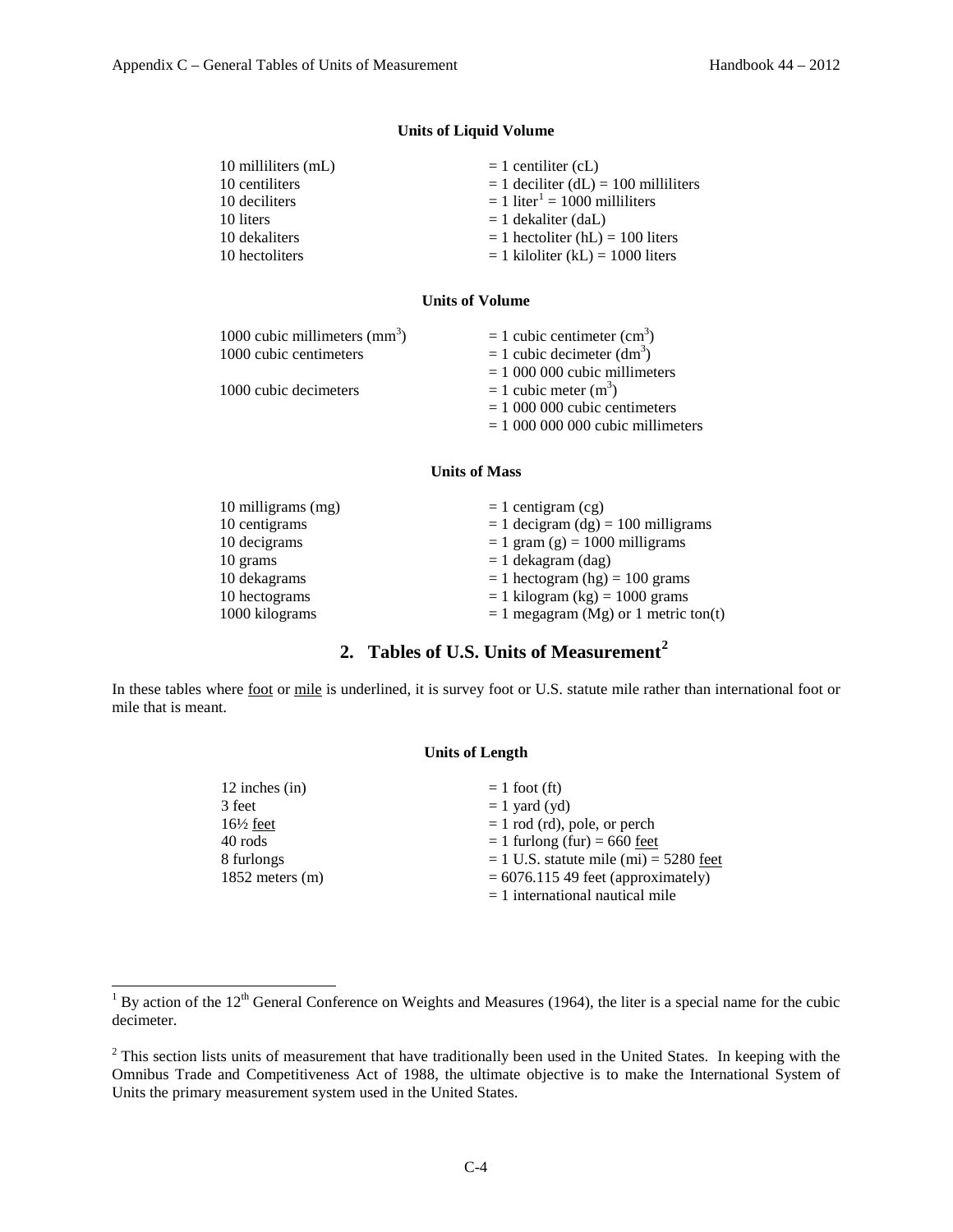# **Units of Area[3](#page-3-6)**

<span id="page-4-0"></span>

| 144 square inches $(in^2)$   | $= 1$ square foot (ft <sup>2</sup> )        |
|------------------------------|---------------------------------------------|
| 9 square feet                | $= 1$ square yard (yd <sup>2</sup> )        |
|                              | $= 1296$ square inches                      |
| $272\frac{1}{4}$ square feet | $= 1$ square rod (rd <sup>2</sup> )         |
| 160 square rods              | $= 1$ acre $= 43$ 560 square <u>feet</u>    |
| 640 acres                    | $= 1$ square <u>mile</u> (mi <sup>2</sup> ) |
| 1 mile square                | $= 1$ section of land                       |
| 6 miles square               | $= 1$ township                              |
|                              | $=$ 36 sections = 36 square miles           |

### **Units of Volume<sup>3</sup>**

<span id="page-4-1"></span>

| 1728 cubic inches $(in^3)$ | $= 1$ cubic foot (ft <sup>3</sup> ) |
|----------------------------|-------------------------------------|
| 27 cubic feet              | $= 1$ cubic yard (yd <sup>3</sup> ) |

#### **Gunter's or Surveyors Chain Units of Measurement**

<span id="page-4-2"></span>

| $0.66$ foot $(ft)$ | $= 1$ link (li)              |
|--------------------|------------------------------|
| 100 links          | $= 1$ chain (ch)             |
|                    | $= 4$ rods = 66 feet         |
| 80 chains          | $= 1$ U.S. statute mile (mi) |
|                    | $=$ 320 rods = 5280 feet     |

### **Units of Liquid Volume[4](#page-4-5)**

<span id="page-4-3"></span>

| $4$ gills $(gi)$ | $= 1$ pint (pt) = 28.875 cubic inches (in <sup>3</sup> ) |
|------------------|----------------------------------------------------------|
| 2 pints          | $= 1$ quart (qt) = 57.75 cubic inches                    |
| 4 quarts         | $= 1$ gallon (gal) $= 231$ cubic inches                  |
|                  | $= 8$ pints $= 32$ gills                                 |

#### **Apothecaries Units of Liquid Volume**

<span id="page-4-4"></span>

| 60 minims       | $= 1$ fluid dram (fl dr or f 3)               |
|-----------------|-----------------------------------------------|
|                 | $= 0.225$ 6 cubic inch (in <sup>3</sup> )     |
| 8 fluid drams   | $= 1$ fluid ounce (fl oz or $f(\overline{3})$ |
|                 | $= 1.804$ 7 cubic inches                      |
| 16 fluid ounces | $= 1$ pint (pt)                               |
|                 | $= 28.875$ cubic inches                       |
|                 | $= 128$ fluid drams                           |
| 2 pints         | $= 1$ quart (qt) = 57.75 cubic inches         |
|                 | $=$ 32 fluid ounces $=$ 256 fluid drams       |
| 4 quarts        | $= 1$ gallon (gal) = 231 cubic inches         |
|                 | $= 128$ fluid ounces $= 1024$ fluid drams     |

<span id="page-4-6"></span><sup>&</sup>lt;sup>3</sup> Squares and cubes of customary but not of metric units are sometimes expressed by the use of abbreviations rather than symbols. For example, sq ft means square foot, and cu ft means cubic foot.

<span id="page-4-5"></span><sup>&</sup>lt;sup>4</sup> When necessary to distinguish the liquid pint or quart from the dry pint or quart, the word "liquid" or the abbreviation "liq" should be used in combination with the name or abbreviation of the <u>liquid</u> unit.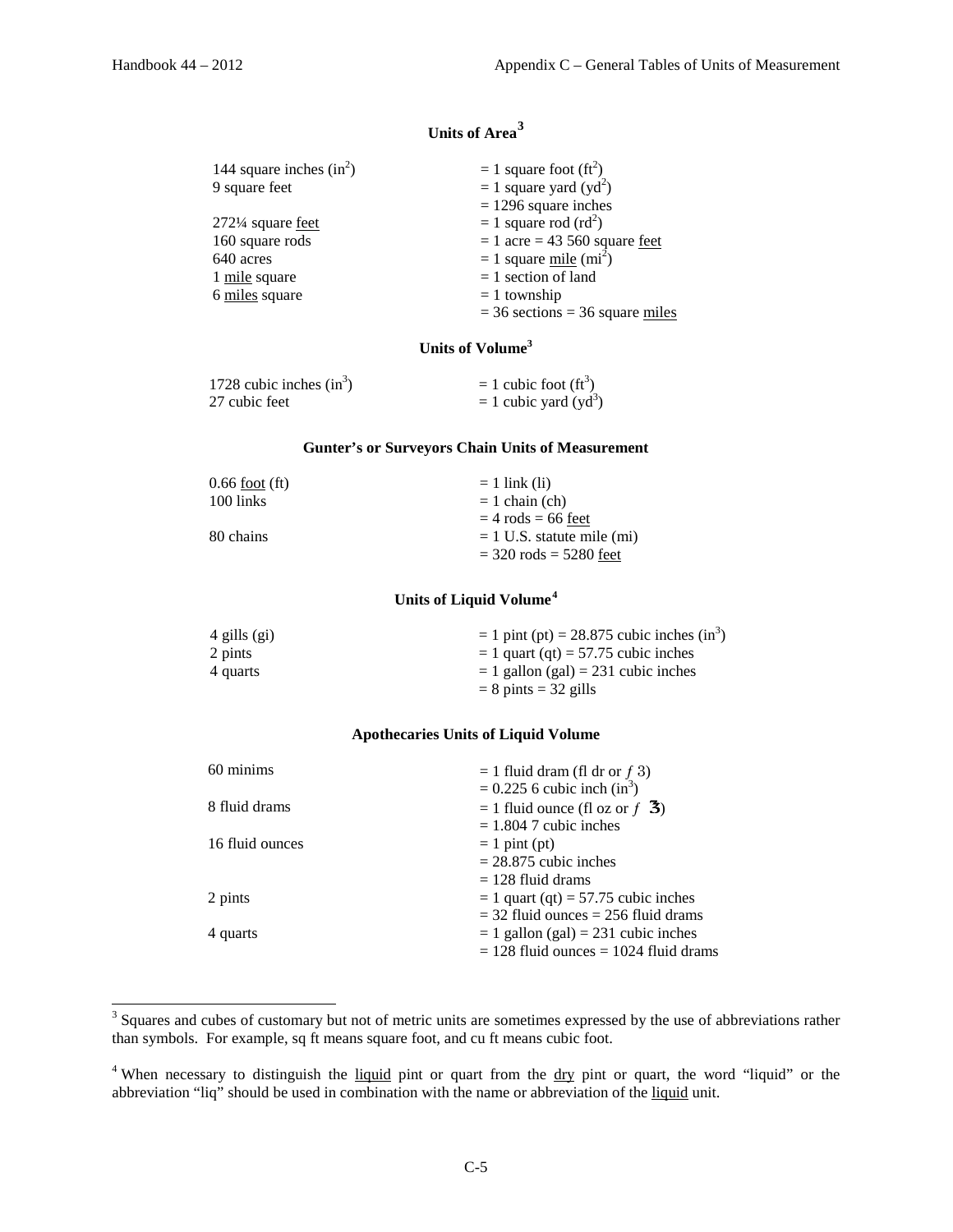#### <span id="page-5-0"></span>**Units of Dry Volume[5](#page-4-6)**

| $2 \text{ pints}$ (pt) | $= 1$ quart (qt) = 67.200 6 cubic inches (in <sup>3</sup> ) |
|------------------------|-------------------------------------------------------------|
| 8 quarts               | $= 1$ peck (pk) = 537.605 cubic inches                      |
|                        | $= 16 \text{ pints}$                                        |
| 4 pecks                | $= 1$ bushel (bu) $= 2150.42$ cubic inches                  |
|                        | $=$ 32 quarts                                               |

### **Avoirdupois Units of Mass[6](#page-5-3)**

[The "grain" is the same in avoirdupois, troy, and apothecaries units of mass.]

<span id="page-5-1"></span>

| $1 \mu$ lb               | $= 0.000 001$ pound (lb)               |
|--------------------------|----------------------------------------|
| $27^{11}/32$ grains (gr) | $= 1$ dram (dr)                        |
| 16 drams                 | $= 1$ ounce (oz)                       |
|                          | $= 437\frac{1}{2}$ grains              |
| 16 ounces                | $= 1$ pound (lb)                       |
|                          | $= 256$ drams                          |
|                          | $= 7000$ grains                        |
| 100 pounds               | $= 1$ hundredweight (cwt) <sup>7</sup> |
| 20 hundredweights        | $= 1$ ton (t)                          |
|                          | $= 2000$ pounds <sup>7</sup>           |

In "gross" or "long" measure, the following values are recognized:

| $112$ pounds $(lb)$             | $= 1$ gross or long hundredweight (cwt) <sup><math>\prime</math></sup> |
|---------------------------------|------------------------------------------------------------------------|
| 20 gross or long hundredweights | $= 1$ gross or long ton                                                |
|                                 | $= 2240$ pounds <sup>7</sup>                                           |

#### **Troy Units of Mass**

<span id="page-5-2"></span>[The "grain" is the same in avoirdupois, troy, and apothecaries units of mass.]

| 24 grains (gr)  | $= 1$ pennyweight (dwt)              |
|-----------------|--------------------------------------|
| 20 pennyweights | $= 1$ ounce troy (oz t) = 480 grains |
| 12 ounces troy  | $= 1$ pound troy (lb t)              |
|                 | $= 240$ pennyweights $= 5760$ grains |

<sup>&</sup>lt;sup>5</sup> When necessary to distinguish dry pint or quart from the liquid pint or quart, the word "dry" should be used in combination with the name or abbreviation of the dry unit.

<span id="page-5-3"></span><sup>&</sup>lt;sup>6</sup> When necessary to distinguish the avoirdupois dram from the apothecaries dram, or to distinguish the avoirdupois dram or ounce from the fluid dram or ounce, or to distinguish the avoirdupois ounce or pound from the troy or apothecaries ounce or pound, the word "avoirdupois" or the abbreviation "avdp" should be used in combination with the name or abbreviation of the avoirdupois unit.

<span id="page-5-5"></span><span id="page-5-4"></span><sup>&</sup>lt;sup>7</sup> When the terms "hundredweight" and "ton" are used unmodified, they are commonly understood to mean the 100-pound hundredweight and the 2000-pound ton, respectively; these units may be designated "net" or "short" when necessary to distinguish them from the corresponding units in gross or long measure.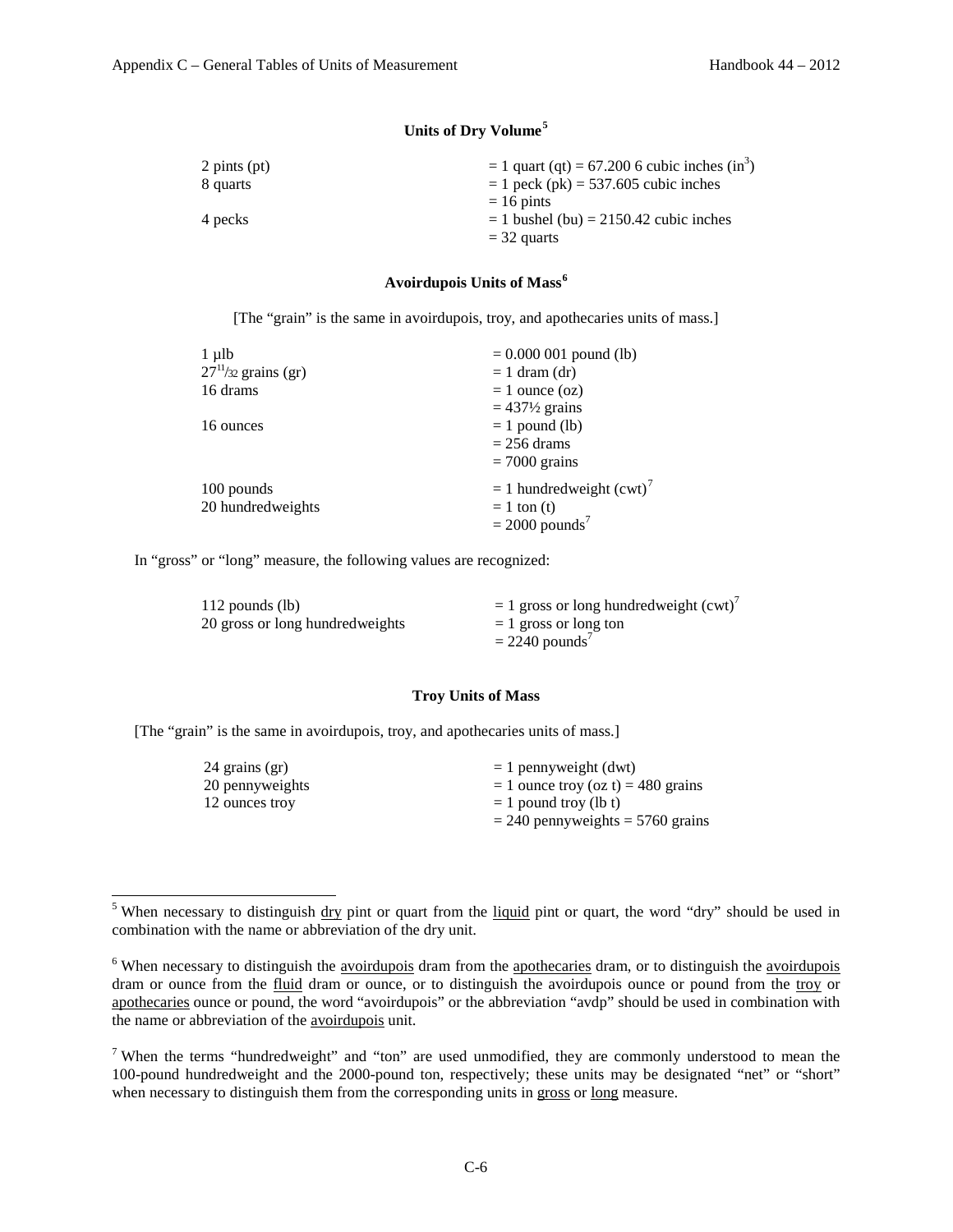#### **Apothecaries Units of Mass**

<span id="page-6-0"></span>[The "grain" is the same in avoirdupois, troy, and apothecaries units of mass.]

| $20$ grains $(gr)$     | $= 1$ scruple (s ap or $\Theta$ )                                                                                                   |
|------------------------|-------------------------------------------------------------------------------------------------------------------------------------|
| 3 scruples             | $= 1$ dram apothecaries (dr ap or 3)<br>$= 60$ grains                                                                               |
| 8 drams apothecaries   | $= 1$ ounce apothecaries (oz ap or $\frac{2}{3}$ )                                                                                  |
| 12 ounces apothecaries | $= 24$ scruples $= 480$ grains<br>$= 1$ pound apothecaries (lb ap)<br>$= 96$ drams apothecaries<br>$= 288$ scruples $= 5760$ grains |

### **3. Notes on British Units of Measurement**

<span id="page-6-1"></span>In Great Britain, the yard, the avoirdupois pound, the troy pound, and the apothecaries pound are identical with the units of the same names used in the United States. The tables of British linear measure, troy mass, and apothecaries mass are the same as the corresponding United States tables, except for the British spelling "drachm" in the table of apothecaries mass. The table of British avoirdupois mass is the same as the United States table up to 1 pound; above that point the table reads:

| 14 pounds        | $= 1$ stone                        |
|------------------|------------------------------------|
| 2 stones         | $= 1$ quarter $= 28$ pounds        |
| 4 quarters       | $= 1$ hundredweight $= 112$ pounds |
| 20 hundredweight | $= 1$ ton $= 2240$ pounds          |

The present British gallon and bushel – known as the "Imperial gallon" and "Imperial bushel" – are, respectively, about 20 % and 3 % larger than the United States gallon and bushel. The Imperial gallon is defined as the volume of 10 avoirdupois pounds of water under specified conditions, and the Imperial bushel is defined as 8 Imperial gallons. Also, the subdivision of the Imperial gallon as presented in the table of British apothecaries fluid measure differs in two important respects from the corresponding United States subdivision, in that the Imperial gallon is divided into 160 fluid ounces (whereas the United States gallon is divided into 128 fluid ounces), and a "fluid scruple" is included. The full table of British measures of capacity (which are used alike for liquid and for dry commodities) is as follows:

| 4 gills             | $= 1$ pint    |
|---------------------|---------------|
| 2 pints             | $= 1$ quart   |
| 4 quarts            | $= 1$ gallon  |
| 2 gallons           | $= 1$ peck    |
| 8 gallons (4 pecks) | $= 1$ bushel  |
| 8 bushels           | $= 1$ quarter |

The full table of British apothecaries measure is as follows:

| 20 minims        | $= 1$ fluid scruple             |
|------------------|---------------------------------|
| 3 fluid scruples | $= 1$ fluid drachm              |
|                  | $= 60$ minims                   |
| 8 fluid drachms  | $= 1$ fluid ounce               |
| 20 fluid ounces  | $= 1$ pint                      |
| 8 pints          | $= 1$ gallon (160 fluid ounces) |
|                  |                                 |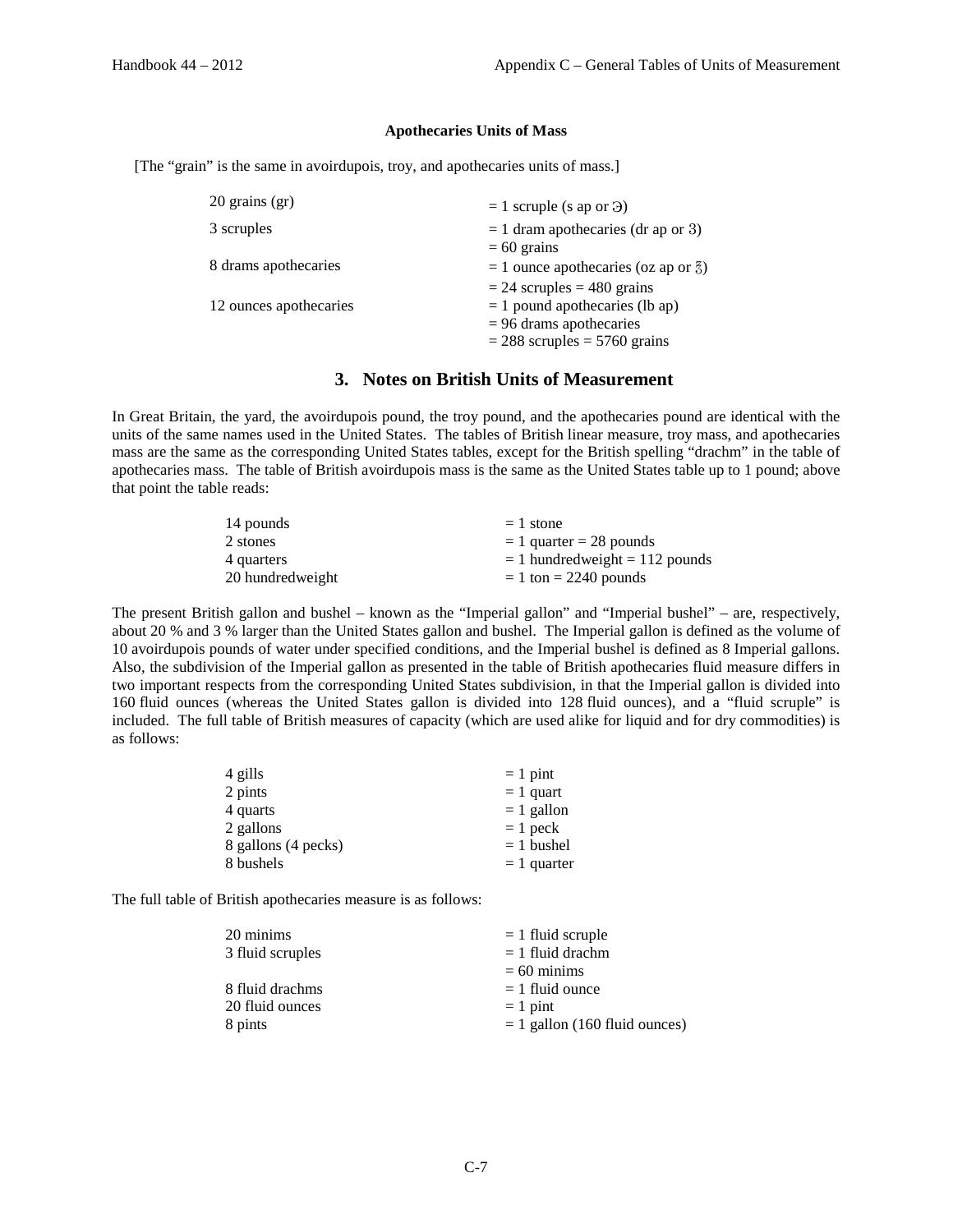# **4. Tables of Units of Measurement**

(all underlined figures are exact)

### **Units of Length - International Measure[8](#page-5-5)**

<span id="page-7-1"></span><span id="page-7-0"></span>

| <b>Units</b> |     | <b>Inches</b> | Feet         | Yards        | <b>Miles</b>      | <b>Centimeters</b> | <b>Meters</b> |
|--------------|-----|---------------|--------------|--------------|-------------------|--------------------|---------------|
| 1 inch       | $=$ |               | 0.083 333 33 | 0.027 777 78 | 0.000 015 782 83  | 2.54               | 0.0254        |
| 1 foot       | $=$ | 12            |              | 0.333 333 3  | 0.000 189 393 9   | 30.48              | 0.3048        |
| 1 yard       | $=$ | 36            | 3            |              | 0.000 568 181 8   | 91.44              | 0.9144        |
| 1 mile       | $=$ | 63 360        | 5 2 8 0      | 1760         |                   | 160 934.4          | 1609.344      |
| centimeter   | $=$ | 0.393 700 8   | 0.032 808 40 | 0.010 936 13 | 0.000 006 213 712 | ∸                  | 0.01          |
| 1 meter      | $=$ | 39.370 08     | 3.280 840    | 1.093 613    | 0.000 621 371 2   | <b>100</b>         |               |

# **Units of Length - Survey Measure<sup>8</sup>**

<span id="page-7-2"></span>

| <b>Units</b> |     | Links     | Feet      | Rods         | <b>Chains</b> | <b>Miles</b>    | <b>Meters</b> |
|--------------|-----|-----------|-----------|--------------|---------------|-----------------|---------------|
| 1 link       | $=$ | ÷.        | 0.66      | 0.04         | 0.01          | 0.000 125       | 0.201 168 4   |
| 1 foot       | $=$ | 1.515 152 |           | 0.060 606 06 | 0.015 151 52  | 0.000 189 393 9 | 0.304 800 6   |
| 1 rod        | $=$ | 25        | 16.5      |              | 0.25          | 0.003 125       | 5.029 210     |
| 1 chain      | $=$ | 100       | <u>66</u> | 4            | ┻             | 0.0125          | 20.11684      |
| 1 mile       | $=$ | 8 0 0 0   | 5 2 8 0   | 320          | 80            |                 | 1609.347      |
| 1 meter      | $=$ | 4.970 960 | 3.280 833 | 0.198 838 4  | 0.049 709 60  | 0.000 621 369 9 |               |

# **Units of Area - International Measure[9](#page-7-4)**

(all underlined figures are exact)

<span id="page-7-3"></span>

| <b>Units</b><br><b>Square Inches</b> |     | <b>Square Feet</b> | <b>Square Yards</b> |                 |
|--------------------------------------|-----|--------------------|---------------------|-----------------|
| 1 square inch                        | $=$ | ±                  | 0.006 944 444       | 0.000 771 604 9 |
| 1 square foot                        | $=$ | 144                | $\overline{1}$      | 0.111 111 1     |
| 1 square yard                        | $=$ | 1296               | 9                   |                 |
| 1 square mile                        | $=$ | 4 014 489 600      | 27 878 400          | 3 097 600       |
| 1 square centimeter                  | $=$ | 0.155 000 3        | 0.001 076 391       | 0.000 119 599 0 |
| 1 square meter                       | $=$ | 1550.003           | 10.763 91           | 1.195 990       |

<sup>8</sup> One international foot  $= 0.999 998$  survey foot (exactly)<br>One international mile  $= 0.999 998$  survey mile (exactly)

 $= 0.999$  998 survey mile (exactly)

<span id="page-7-4"></span><sup>9</sup> One square survey foot =  $1.000\,004$  square international feet<br>One square survey mile =  $1.000\,004$  square international mile

 $= 1.000 004$  square international miles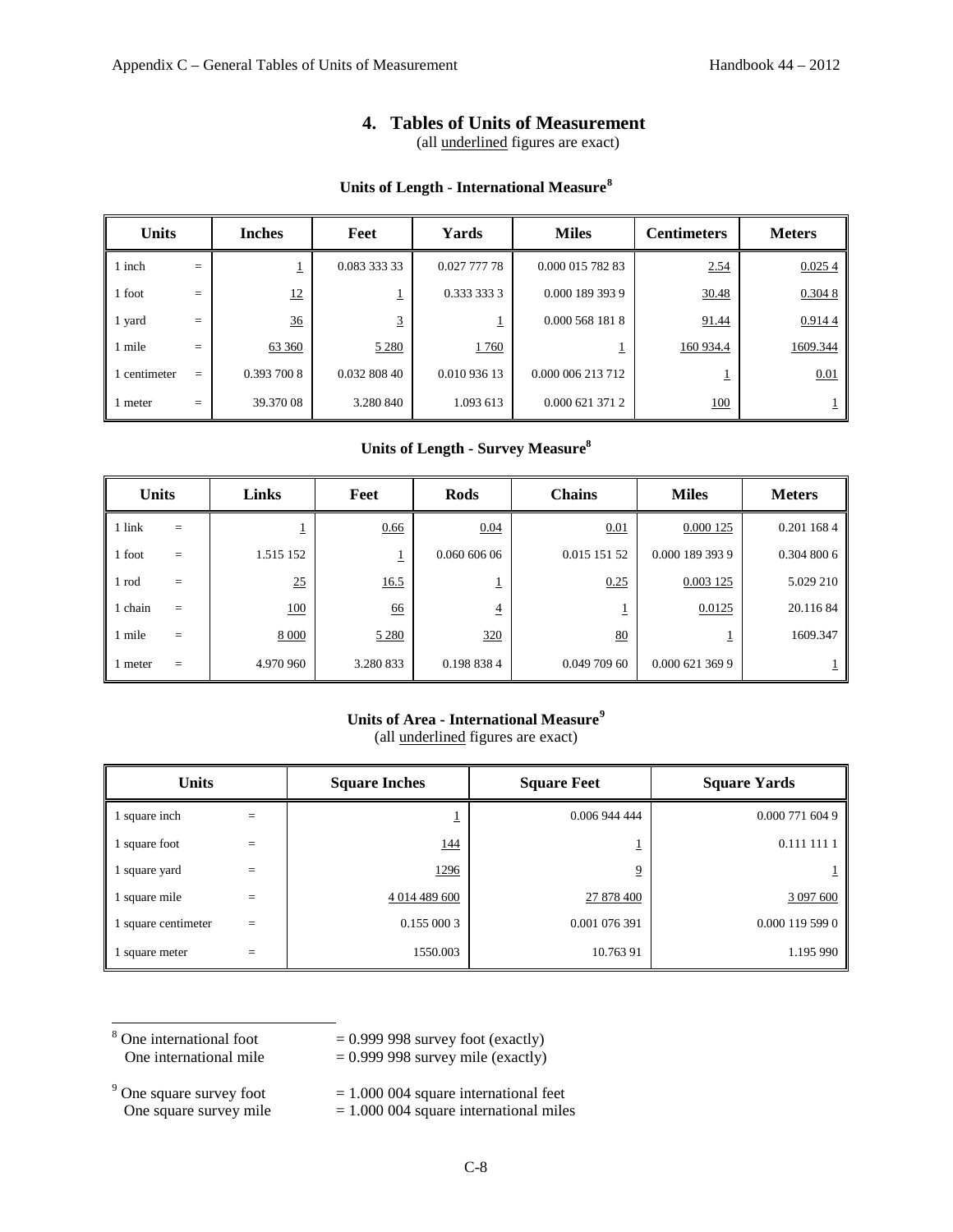**Note**: 1 survey foot  $=$   $\frac{1200}{3937}$  meter (exactly)<br>1 international foot  $= 12 \times 0.0254$  meter (exactly)

1 international foot =  $12 \times 0.0254$  meter (exactly)<br>1 international foot =  $0.0254 \times 39.37$  survey foot (  $= 0.0254$  x 39.37 survey foot (exactly)

| <b>Units</b>      |     | <b>Square Miles</b>      | <b>Square Centimeters</b> | <b>Square Meters</b> |
|-------------------|-----|--------------------------|---------------------------|----------------------|
| 1 square inch     | $=$ | 0.000 000 000 249 097 7  | 6.4516                    | 0.000 645 16         |
| 1 square foot     | $=$ | 0.000 000 035 870 06     | 929.0304                  | 0.092 903 04         |
| square yard       | $=$ | 0.000 000 322 830 6      | 8361.2736                 | 0.836 127 36         |
| square mile       | $=$ | ≛                        | 25 899 881 103.36         | 2 589 988.110 336    |
| square centimeter | $=$ | 0.000 000 000 038 610 22 |                           | 0.0001               |
| square meter      | $=$ | 0.000 000 386 102 2      | 10 000                    |                      |

# **Units of Area - Survey Measure<sup>9</sup>**

<span id="page-8-0"></span>

| <b>Units</b>   |     | <b>Square Feet</b> | <b>Square Rods</b> | <b>Square Chains</b> | Acres            |
|----------------|-----|--------------------|--------------------|----------------------|------------------|
| 1 square foot  | $=$ |                    | 0.003 673 095      | 0.000 229 568 4      | 0.000 022 956 84 |
| 1 square rod   | $=$ | 272.25             | Ŧ                  | 0.0625               | 0.006 25         |
| 1 square chain | $=$ | 4356               | 16                 |                      | 0.1              |
| acre           | $=$ | 43 560             | 160                | 10                   |                  |
| 1 square mile  | $=$ | 27 878 400         | 102 400            | 6400                 | 640              |
| 1 square meter | $=$ | 10.76387           | 0.039 536 70       | 0.002 471 044        | 0.000 247 104 4  |
| 1 hectare      | $=$ | 107 638.7          | 395.3670           | 24.71044             | 2.471 044        |

| <b>Units</b>   |     | <b>Square Miles</b>  | <b>Square Meters</b> | <b>Hectares</b>   |
|----------------|-----|----------------------|----------------------|-------------------|
| 1 square foot  | $=$ | 0.000 000 035 870 06 | 0.092 903 41         | 0.000 009 290 341 |
| 1 square rod   | $=$ | 0.000 009 765 625    | 25.292 95            | 0.002 529 295     |
| 1 square chain | $=$ | 0.000 156 25         | 404.6873             | 0.040 468 73      |
| acre           | $=$ | 0.001 562 5          | 4 046.873            | 0.404 687 3       |
| 1 square mile  | $=$ | ┻                    | 2 5 8 9 9 9 9 8      | 258.9998          |
| 1 square meter | $=$ | 0.000 000 386 100 6  |                      | 0.0001            |
| 1 hectare      | $=$ | 0.003 861 006        | 10 000               |                   |

 $9^9$  One square survey foot  $= 1.000 004$  square international feet

\_\_\_\_\_\_\_\_\_\_\_\_\_\_\_\_\_\_\_\_\_\_\_\_\_\_\_\_\_

One square survey mile  $= 1.000 004$  square international miles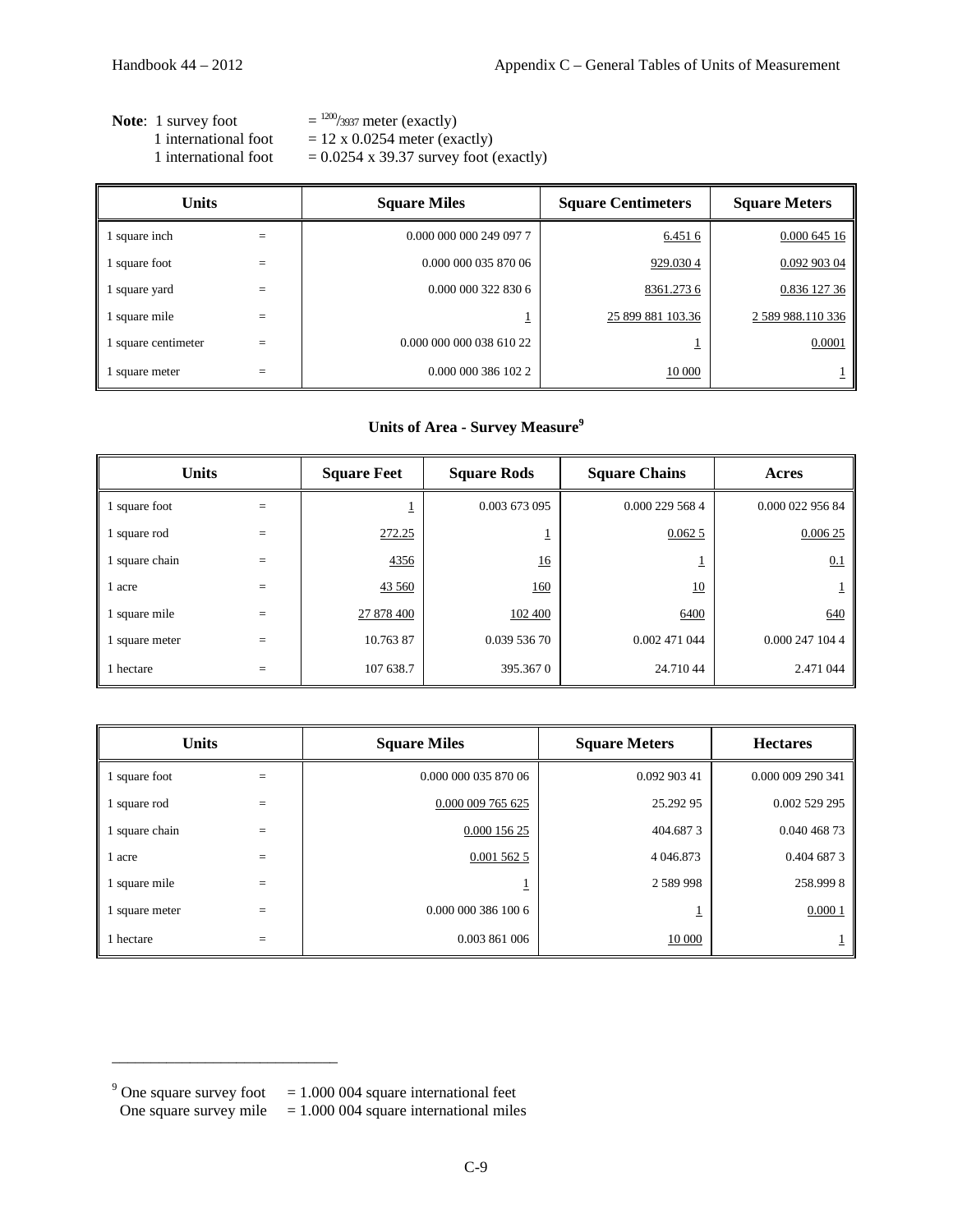<span id="page-9-0"></span>

| <b>Units</b>     |     | <b>Cubic Inches</b> | <b>Cubic Feet</b> | <b>Cubic Yards</b> |
|------------------|-----|---------------------|-------------------|--------------------|
| cubic inch       | $=$ |                     | 0.000 578 703 7   | 0.000 021 433 47   |
| cubic foot       | $=$ | 1728                |                   | 0.037 037 04       |
| l cubic yard     | $=$ | 46 656              | 27                |                    |
| cubic centimeter | $=$ | 0.061 023 74        | 0.000 035 314 67  | 0.000 001 307 951  |
| cubic decimeter  | $=$ | 61.023 74           | 0.035 314 67      | 0.001 307 951      |
| cubic meter      | $=$ | 61 023.74           | 35.314 67         | 1.307 951          |

### **Units of Volume** (all underlined figures are exact)

| <b>Units</b>     |     | <b>Milliliters</b><br>(Cubic Centimeters) | <b>Liters</b><br>(Cubic Decimeters) | <b>Cubic Meters</b> |
|------------------|-----|-------------------------------------------|-------------------------------------|---------------------|
| cubic inch       | $=$ | 16.387 064                                | 0.016 387 064                       | 0.000 016 387 064   |
| 1 cubic foot     | $=$ | 28 316.846 592                            | 28.316 846 592                      | 0.028 316 846 592   |
| 1 cubic yard     | $=$ | 764 554 857 984                           | 764.554 857 984                     | 0.764 554 857 984   |
| cubic centimeter | $=$ | ∸                                         | 0.001                               | 0.000 001           |
| cubic decimeter  | $=$ | 1000                                      | ᆂ                                   | 0.001               |
| cubic meter      | $=$ | 000 000                                   | 1000                                |                     |

# **Units of Capacity or Volume - Dry Volume Measure**

<span id="page-9-1"></span>

|               | <b>Units</b> | <b>Dry Pints</b> | Dry Quarts  | <b>Pecks</b>   | <b>Bushels</b> |
|---------------|--------------|------------------|-------------|----------------|----------------|
| 1 dry pint    | $=$          |                  | 0.5         | 0.0625         | 0.015 625      |
| 1 dry quart   | $=$          | $\overline{2}$   |             | 0.125          | 0.03125        |
| 1 peck        | $=$          | 16               | 8           |                | 0.25           |
| 1 bushel      | $=$          | 64               | 32          | $\overline{4}$ |                |
| 1 cubic inch  | $=$          | 0.029 761 6      | 0.014 880 8 | 0.001 860 10   | 0.000 465 025  |
| 1 cubic foot  | $=$          | 51.428 09        | 25.714 05   | 3.214 256      | 0.803 563 95   |
| 1 liter       | $=$          | 1.816 166        | 0.908 083 0 | 0.113 510 4    | 0.028 377 59   |
| l cubic meter | $=$          | 1 816.166        | 908.0830    | 113.5104       | 28.377 59      |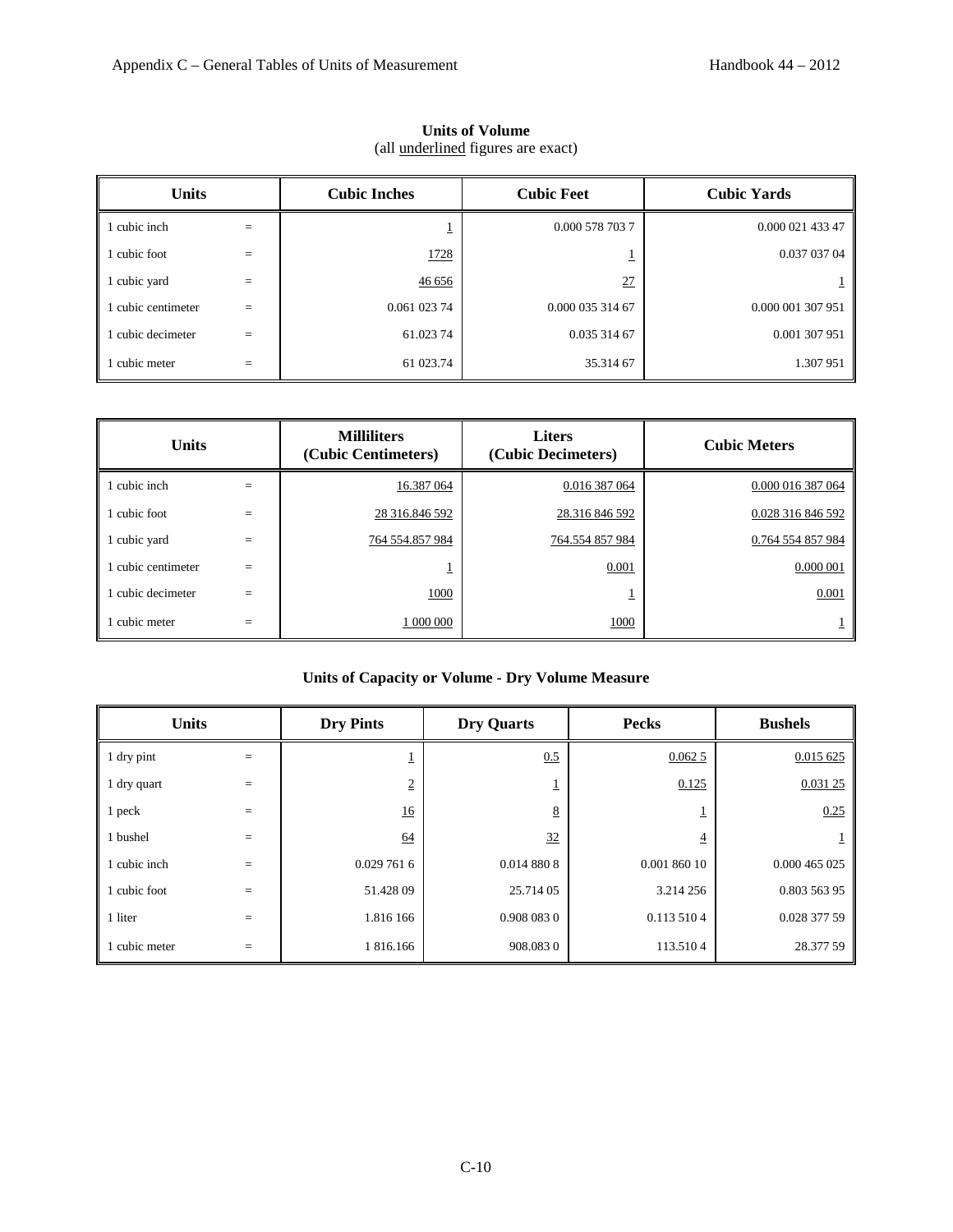| <b>Units</b> |     | <b>Cubic Inches</b> | <b>Cubic Feet</b> | <b>Liters</b>     | <b>Cubic Meters</b>  |
|--------------|-----|---------------------|-------------------|-------------------|----------------------|
| 1 dry pint   | $=$ | 33.600 312 5        | 0.019 444 63      | 0.550 610 5       | 0.000 550 610 5      |
| 1 dry quart  | $=$ | 67.200 625          | 0.038 889 25      | 1.101 221         | 0.001 101 221        |
| 1 peck       | $=$ | 537.605             | 0.311 114         | 8.809768          | 0.008 809 768        |
| 1 bushel     | $=$ | 2 150.42            | 1.244 456         | 35.239 070 166 88 | 0.035 239 070 166 88 |
| cubic inch   | $=$ |                     | 0.000 578 703 7   | 0.016 387 064     | 0.000 016 387 064    |
| cubic foot   | $=$ | 1728                |                   | 28.316 846 592    | 0.028 316 846 592    |
| 1 liter      | $=$ | 61.023 74           | 0.035 314 67      | Ŧ                 | 0.001                |
| cubic meter  | $=$ | 61 023.74           | 35.314 67         | 1000              |                      |

# **Units of Capacity or Volume - Liquid Volume Measure**

<span id="page-10-0"></span>

| <b>Units</b>   |     | <b>Minims</b> | <b>Fluid Drams</b> | <b>Fluid Ounces</b> | <b>Gills</b>    |
|----------------|-----|---------------|--------------------|---------------------|-----------------|
| 1 minim        | $=$ | ±             | 0.016 666 67       | 0.002 083 333       | 0.000 520 833 3 |
| 1 fluid dram   | $=$ | 60            |                    | 0.125               | 0.031 25        |
| 1 fluid ounce  | $=$ | 480           | $\underline{8}$    | ±                   | 0.25            |
| 1 gill         | $=$ | 1920          | 32                 | $\overline{4}$      |                 |
| 1 liquid pint  | $=$ | 7680          | 128                | 16                  | $\overline{4}$  |
| 1 liquid quart | $=$ | 15 360        | 256                | 32                  | 8               |
| 1 gallon       | $=$ | 61 440        | 1024               | <u>128</u>          | 32              |
| 1 cubic inch   | $=$ | 265.9740      | 4.432 900          | 0.554 112 6         | 0.138 528 1     |
| 1 cubic foot   | $=$ | 459 603.1     | 7660.052           | 957.5065            | 239.3766        |
| 1 milliliter   | $=$ | 16.23073      | 0.270 512 2        | 0.033 814 02        | 0.008 453 506   |
| 1 liter        | $=$ | 16 230.73     | 270.5122           | 33.814 02           | 8.453 506       |

(All underlined figures are exact)

| <b>Units</b>   |     | <b>Liquid Pints</b> | <b>Liquid Quarts</b> | <b>Gallons</b>   | <b>Cubic Inches</b> |
|----------------|-----|---------------------|----------------------|------------------|---------------------|
| 1 minim        | $=$ | 0.000 130 208 3     | 0.000 065 104 17     | 0.000 016 276 04 | 0.003 759 766       |
| 1 fluid dram   | $=$ | 0.007 812 5         | 0.003 906 25         | 0.000 976 562 5  | 0.225 585 94        |
| 1 fluid ounce  | $=$ | 0.0625              | 0.031 25             | 0.007 812 5      | 1.804 687 5         |
| 1 gill         | $=$ | 0.25                | 0.125                | 0.031 25         | 7.218 75            |
| 1 liquid pint  | $=$ | ᆂ                   | 0.5                  | 0.125            | 28.875              |
| 1 liquid quart | $=$ | $\overline{2}$      | $\overline{1}$       | 0.25             | 57.75               |
| 1 gallon       | $=$ | 8                   | $\overline{4}$       |                  | 231                 |
| 1 cubic inch   | $=$ | 0.034 632 03        | 0.017 316 02         | 0.004 329 004    |                     |
| 1 cubic foot   | $=$ | 59.844 16           | 29.922 08            | 7.480 519        | 1728                |
| 1 milliliter   | $=$ | 0.002 113 376       | 0.001 056 688        | 0.000 264 172 1  | 0.061 023 74        |
| 1 liter        | $=$ | 2.113 376           | 1.056 688            | 0.264 172 1      | 61.02374            |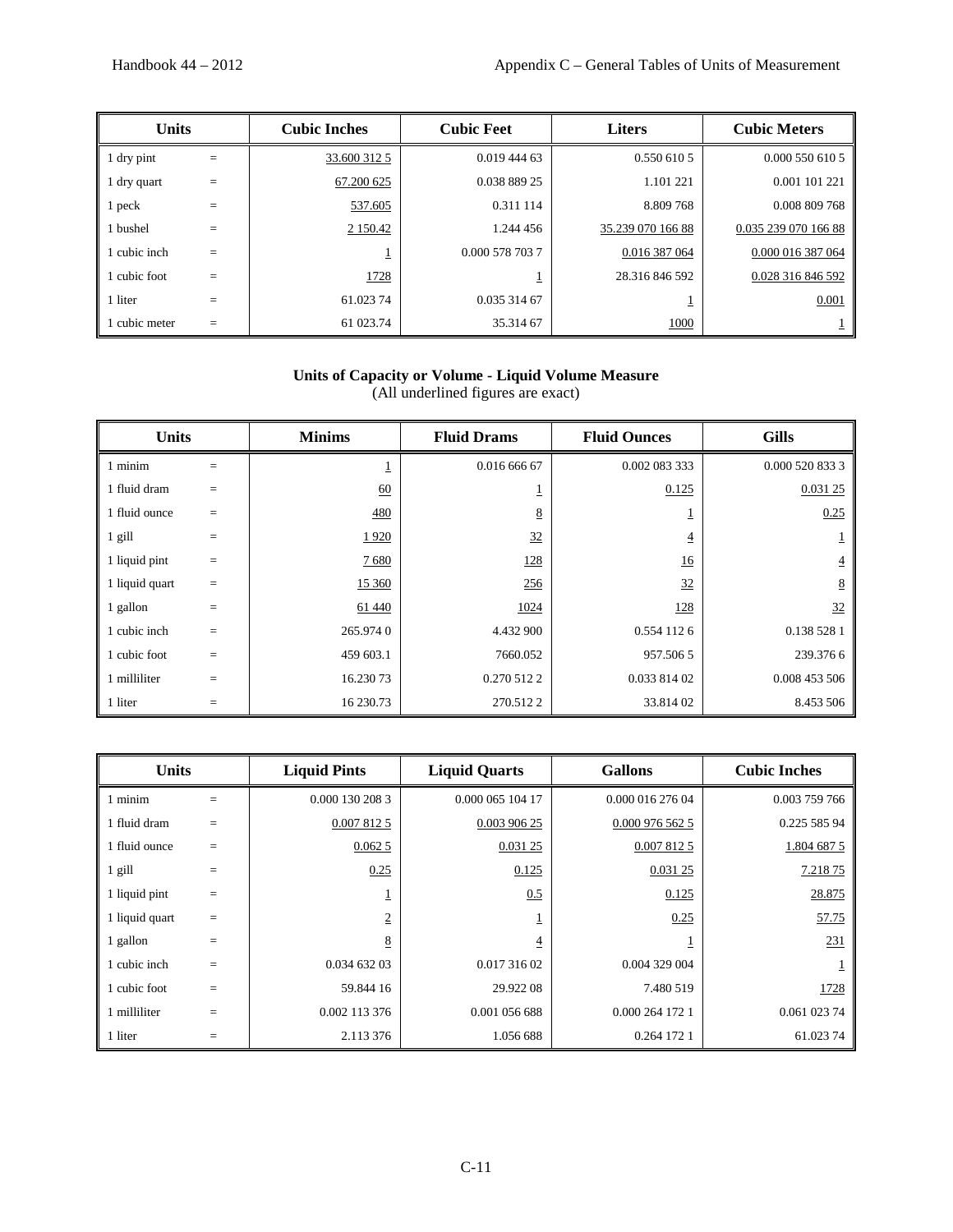| <b>Units</b>   |                 | <b>Cubic Feet</b> | <b>Milliliters</b> | <b>Liters</b>    |
|----------------|-----------------|-------------------|--------------------|------------------|
| 1 minim        | $=$             | 0.000 002 175 790 | 0.061 611 52       | 0.000 061 611 52 |
| 1 fluid dram   | $\quad \  \  =$ | 0.000 130 547 4   | 3.696 691          | 0.003 696 691    |
| 1 fluid ounce  | $=$             | 0.001 044 379     | 29.573 53          | 0.029 573 53     |
| $1$ gill       | $=$             | 0.004 177 517     | 118.2941           | 0.118 294 1      |
| 1 liquid pint  | $\quad \  \  =$ | 0.016 710 07      | 473.1765           | 0.473 176 5      |
| 1 liquid quart | $=$             | 0.033 420 14      | 946.3529           | 0.946 352 9      |
| 1 gallon       | $=$             | 0.133 680 6       | 3785.41784         | 3.785 411 784    |
| 1 cubic inch   | $=$             | 0.000 578 703 7   | 16.387 06          | 0.016 387 06     |
| 1 cubic foot   | $=$             | ⊥                 | 28 316.85          | 28.31685         |
| 1 milliliter   | $=$             | 0.000 035 314 67  | ⊥                  | 0.001            |
| 1 liter        | $=$             | 0.035 314 67      | 1000               | ⊥                |

#### **Units of Mass Not Less Than Avoirdupois Ounces** (all underlined figures are exact)

<span id="page-11-0"></span>

| <b>Units</b>             |     | <b>Avoirdupois</b><br><b>Ounces</b> | <b>Avoirdupois</b><br><b>Pounds</b> | <b>Short Hundred-</b><br>weights | <b>Short Tons</b> |
|--------------------------|-----|-------------------------------------|-------------------------------------|----------------------------------|-------------------|
| 1 avoirdupois ounce      | $=$ |                                     | 0.0625                              | 0.000 625                        | 0.000 031 25      |
| 1 avoirdupois pound      | $=$ | 16                                  |                                     | 0.01                             | 0.0005            |
| 1 short<br>hundredweight | $=$ | 1600                                | 100                                 | ⊥                                | 0.05              |
| 1 short ton              | $=$ | 32 000                              | 2000                                | 20                               |                   |
| 1 long ton               | $=$ | 35 840                              | 2240                                | 22.4                             | 1.12              |
| 1 kilogram               | $=$ | 35.273 96                           | 2.204 623                           | 0.022 046 23                     | 0.001 102 311     |
| 1 metric ton             | $=$ | 35 273.96                           | 2204.623                            | 22.046 23                        | 1.102 311         |

| <b>Units</b>              | <b>Long Tons</b> | <b>Kilograms</b>  | <b>Metric Tons</b>    |
|---------------------------|------------------|-------------------|-----------------------|
| avoirdupois ounce<br>$=$  | 0.000 027 901 79 | 0.028 349 523 125 | 0.000 028 349 523 125 |
| avoirdupois pound<br>$=$  | 0.000 446 428 6  | 0.453 592 37      | 0.000 453 592 37      |
| 1 short hundredweight $=$ | 0.044 642 86     | 45.359 237        | 0.045 359 237         |
| 1 short ton<br>$=$        | 0.892 857 1      | 907.18474         | 0.907 184 74          |
| 1 long ton<br>$=$         | ∸                | 1016.046 908 8    | 1.016 046 908 8       |
| 1 kilogram<br>$=$         | 0.000 984 206 5  | ∸                 | 0.001                 |
| 1 metric ton<br>$=$       | 0.984 206 5      | 1000              |                       |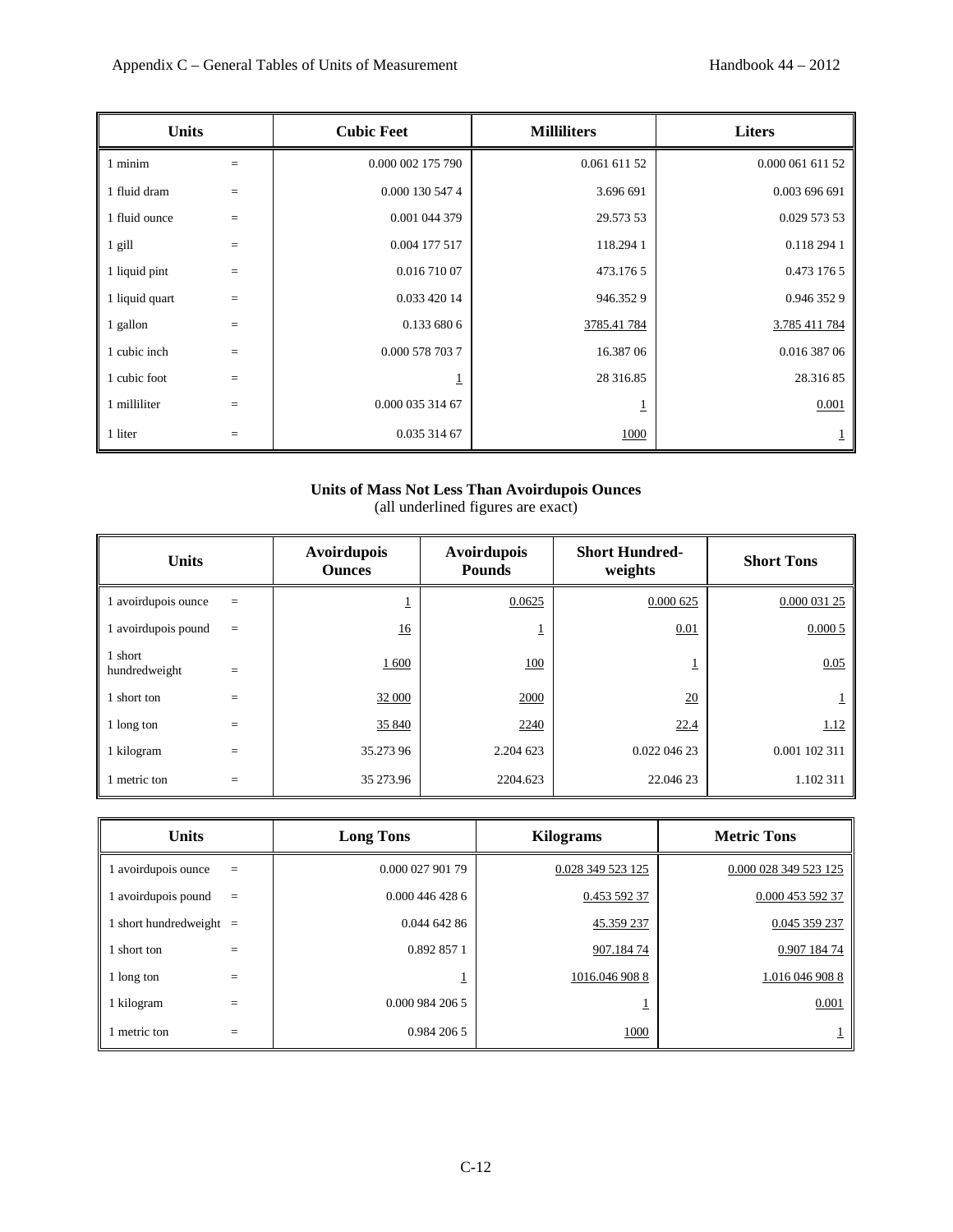<span id="page-12-0"></span>

| <b>Units</b>           |                 | <b>Grains</b>  | <b>Apothecaries</b><br><b>Scruples</b> | Pennyweights    | <b>Avoirdupois</b><br><b>Drams</b> |
|------------------------|-----------------|----------------|----------------------------------------|-----------------|------------------------------------|
| 1 grain                | $=$             | $\overline{1}$ | 0.05                                   | 0.041 666 67    | 0.036 571 43                       |
| 1 apoth. scruple       | $=$             | 20             | $\overline{1}$                         | 0.833 333 3     | 0.731 428 6                        |
| 1 pennyweight          | $=$             | 24             | 1.2                                    | <u>1</u>        | 0.877 714 3                        |
| 1 avdp. dram           | $=$             | 27.343 75      | 1.367 187 5                            | 1.139 323       | ⊥                                  |
| 1 apoth. dram          | $=$             | 60             | $\overline{3}$                         | 2.5             | 2.194 286                          |
| 1 avdp. ounce          | $=$             | 437.5          | 21.875                                 | 18.229 17       | 16                                 |
| 1 apoth. or troy oz.   | $=$             | 480            | 24                                     | 20              | 17.554 29                          |
| 1 apoth. or troy pound | $\quad \  \  =$ | 5760           | 288                                    | 240             | 210.6514                           |
| 1 avdp. pound          | $=$             | 7000           | 350                                    | 291.6667        | 256                                |
| 1 milligram            | $=$             | 0.015 432 36   | 0.000 771 617 9                        | 0.000 643 014 9 | 0.000 564 383 4                    |
| 1 gram                 | $=$             | 15.432 36      | 0.771 617 9                            | 0.643 014 9     | 0.564 383 4                        |
| 1 kilogram             | $=$             | 15432.36       | 771.6179                               | 643.0149        | 564.3834                           |

#### **Units of Mass Not Greater Than Pounds and Kilograms** (all underlined figures are exact)

| <b>Units</b>           |                 | <b>Apothecaries</b><br><b>Drams</b> | <b>Avoirdupois</b><br><b>Ounces</b> | <b>Apothecaries or</b><br><b>Troy Ounces</b> | <b>Apothecaries or</b><br><b>Troy Pounds</b> |
|------------------------|-----------------|-------------------------------------|-------------------------------------|----------------------------------------------|----------------------------------------------|
| 1 grain                | $=$             | 0.016 666 67                        | 0.002 285 714                       | 0.002 083 333                                | 0.000 173 611 1                              |
| 1 apoth. scruple       | $=$             | 0.333 333 3                         | 0.045 714 29                        | 0.041 666 67                                 | 0.003 472 222                                |
| 1 pennyweight          | $=$             | 0.4                                 | 0.054 857 14                        | 0.05                                         | 0.004 166 667                                |
| 1 avdp. dram           | $=$             | 0.455 729 2                         | 0.0625                              | 0.56 966 15                                  | 0.004 747 179                                |
| 1 apoth. dram          | $=$             | $\overline{1}$                      | 0.137 142 9                         | 0.125                                        | 0.010 416 67                                 |
| 1 avdp. ounce          | $=$             | 7.291 667                           | 1                                   | 0.911 458 3                                  | 0.075 954 86                                 |
| 1 apoth. or troy ounce | $=$             | 8                                   | 1.097 143                           | 1                                            | 0.083 333 333                                |
| 1 apoth. or troy pound | $\quad \  \, =$ | 96                                  | 13.165 71                           | 12                                           |                                              |
| 1 avdp. pound          | $=$             | 116.6667                            | 16                                  | 14.58333                                     | 1.215 278                                    |
| 1 milligram            | $=$             | 0.000 257 206 0                     | 0.000 035 273 96                    | 0.000 032 150 75                             | 0.000 002 679 229                            |
| 1 gram                 | $=$             | 0.257 206 0                         | 0.035 273 96                        | 0.032 150 75                                 | 0.002 679 229                                |
| 1 kilogram             | $=$             | 257.2060                            | 35.273 96                           | 32.15075                                     | 2.679 229                                    |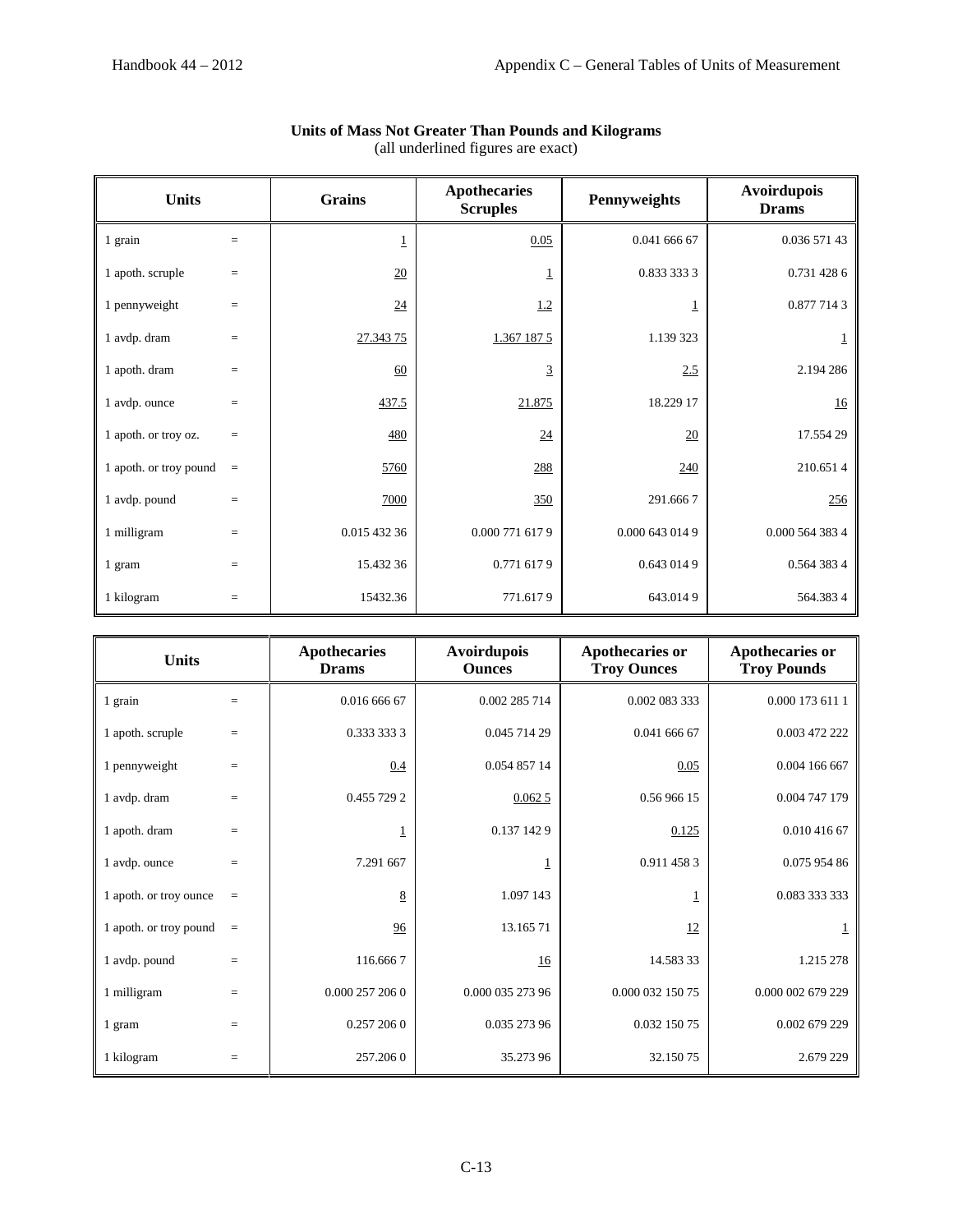| Units                     |           | <b>Avoirdupois</b><br><b>Pounds</b> | <b>Milligrams</b>  | Grams               | <b>Kilograms</b>        |
|---------------------------|-----------|-------------------------------------|--------------------|---------------------|-------------------------|
| 1 grain                   | $=$       | 0.000 142 857 1                     | 64.798 91          | 0.064 798 91        | 0.000 064 798 91        |
| 1 apoth. scruple $=$      |           | 0.002 857 143                       | 1295.9782          | 1.295 978 2         | 0.001 295 978 2         |
| 1 pennyweight             | $\quad =$ | 0.003 428 571                       | 1555.17384         | 1.555 173 84        | 0.001 555 173 84        |
| 1 avdp. dram              | $\quad =$ | 0.003 906 25                        | 1771.845 195 312 5 | 1.771 845 195 312 5 | 0.001 771 845 195 312 5 |
| 1 apoth. dram             | $\equiv$  | 0.008 571 429                       | 3887.9346          | 3.887 934 6         | 0.003 887 934 6         |
| 1 avdp. ounce             | $=$       | 0.0625                              | 28 349.523 125     | 28.349 523 125      | 0.028 349 523 125       |
| 1 apoth. or troy<br>ounce | $=$       | 0.068 571 43                        | 31 103.476 8       | 31.103 476 8        | 0.031 103 476 8         |
| 1 apoth. or troy<br>pound | $=$       | 0.822 857 1                         | 373 241.721 6      | 373.241 721 6       | 0.373 241 721 6         |
| 1 avdp. pound             | $\quad =$ | 1                                   | 453 592.37.37      | 453.59237           | 0.453 592 37            |
| 1 milligram               | $\quad =$ | 0.000 002 204 623                   | 1                  | 0.001               | 0.000 001               |
| 1 gram                    | $=$       | 0.002 204 623                       | 1000               | 1                   | 0.001                   |
| 1 kilogram                | $=$       | 2.204 623                           | 1 000 000          | 1000                |                         |

# **5. Tables of Equivalents**

<span id="page-13-0"></span>In these tables it is necessary to differentiate between the "international foot" and the "survey foot." Therefore, the survey foot is underlined.

When the name of a unit is enclosed in brackets (thus,  $[1 \text{ hand}] \dots$ ), this indicates (1) that the unit is not in general current use in the United States, or (2) that the unit is believed to be based on "custom and usage" rather than on formal authoritative definition.

Equivalents involving decimals are, in most instances, rounded off to the third decimal place except where they are exact, in which cases these exact equivalents are so designated. The equivalents of the imprecise units "tablespoon" and "teaspoon" are rounded to the nearest milliliter.

<span id="page-13-2"></span><span id="page-13-1"></span>

| <b>Units of Length</b>   |                                                                                                                   |  |
|--------------------------|-------------------------------------------------------------------------------------------------------------------|--|
| angstrom $(\Delta)^{10}$ | 0.1 nanometer (exactly)<br>0.000 1 micrometer (exactly)<br>0.000 000 1 millimeter (exactly)<br>0.000 000 004 inch |  |
| 1 cable's length         | 120 fathoms (exactly)<br>720 feet (exactly)<br>219 meters                                                         |  |
| 1 centimeter (cm)        | 0.393 7 inch                                                                                                      |  |

 $10$  The angstrom is basically defined as  $10^{-10}$  meter.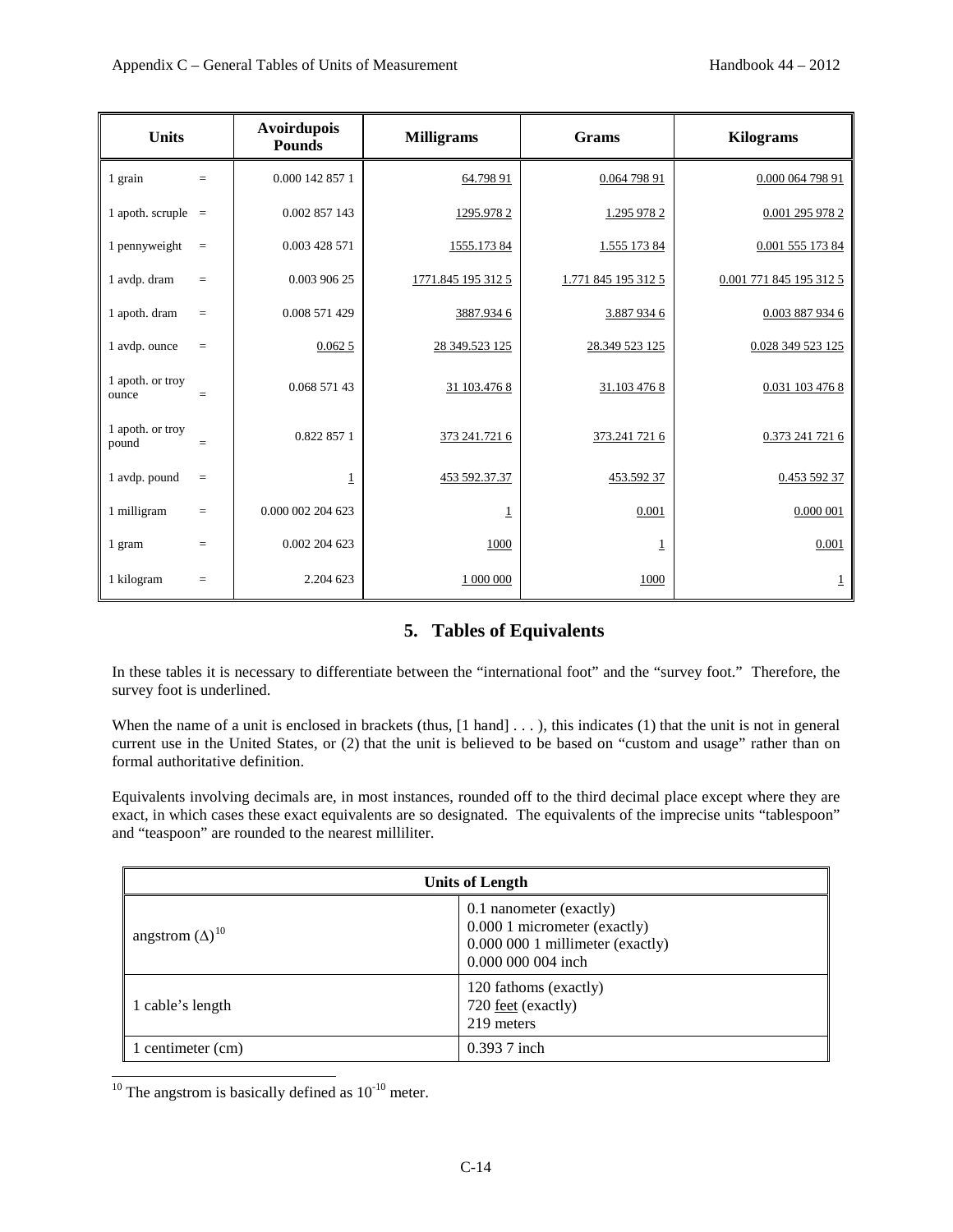| <b>Units of Length</b>                       |                                                                                                                      |  |  |
|----------------------------------------------|----------------------------------------------------------------------------------------------------------------------|--|--|
| 1 chain (ch)                                 | 66 feet (exactly)                                                                                                    |  |  |
| (Gunter's or surveyors)                      | 20.116 8 meters                                                                                                      |  |  |
| 1 decimeter (dm)                             | 3.937 inches                                                                                                         |  |  |
| 1 dekameter (dam)                            | 32.808 feet                                                                                                          |  |  |
| 1 fathom                                     | 6 feet (exactly)<br>1.828 8 meters                                                                                   |  |  |
| $1$ foot $(ft)$                              | 0.304 8 meter (exactly)                                                                                              |  |  |
| 1 furlong (fur)                              | 10 chains (surveyors) (exactly)<br>660 feet (exactly)<br>$\frac{1}{8}$ U.S. statute mile (exactly)<br>201.168 meters |  |  |
| [1 hand]                                     | 4 inches                                                                                                             |  |  |
| $1$ inch (in)                                | 2.54 centimeters (exactly)                                                                                           |  |  |
| 1 kilometer (km)                             | $0.621$ mile                                                                                                         |  |  |
| 1 league (land)                              | 3 U.S. statute miles (exactly)<br>4.828 kilometers                                                                   |  |  |
| 1 link (li) (Gunter's or surveyors)          | 0.66 foot (exactly)<br>0.201 168 meter                                                                               |  |  |
| $1$ meter $(m)$                              | 39.37 inches<br>1.094 yards                                                                                          |  |  |
| 1 micrometer                                 | 0.001 millimeter (exactly)<br>0.000 039 37 inch                                                                      |  |  |
| 1 mil                                        | 0.001 inch (exactly)<br>0.025 4 millimeter (exactly)                                                                 |  |  |
| 1 mile (mi) (U.S. statute) $11$              | 5280 feet survey (exactly)<br>1.609 kilometers                                                                       |  |  |
| 1 mile (mi) (international)                  | 5280 feet international (exactly)                                                                                    |  |  |
| 1 mile (mi) (international nautical) $^{12}$ | 1.852 kilometers (exactly)<br>1.151 survey miles                                                                     |  |  |
| 1 millimeter (mm)                            | 0.039 37 inch<br>0.001 meter (exactly)                                                                               |  |  |
| 1 nanometer (nm)                             | 0.000 000 039 37 inch                                                                                                |  |  |
| 1 Point (typography)                         | $0.013$ 837 inch (exactly)<br>$\frac{1}{72}$ inch (approximately)<br>0.351 millimeter                                |  |  |

<span id="page-14-1"></span><sup>&</sup>lt;sup>11</sup> The term "statute mile" originated with Queen Elizabeth I who changed the definition of the mile from the Roman mile of 5000 feet to the statute mile of 5280 feet. The international mile and the U.S. statute mile differ by about 3 millimeters although both are defined as being equal to 5280 feet. The international mile is based on the international foot (0.3048 meter) whereas the U.S. statute mile is based on the survey foot (1200/3937 meter).

<span id="page-14-0"></span> $12$  The international nautical mile of 1852 meters (6076.115 49 feet) was adopted effective July 1, 1954, for use in the United States. The value formerly used in the United States was 6080.20 feet = 1 nautical (geographical or sea) mile.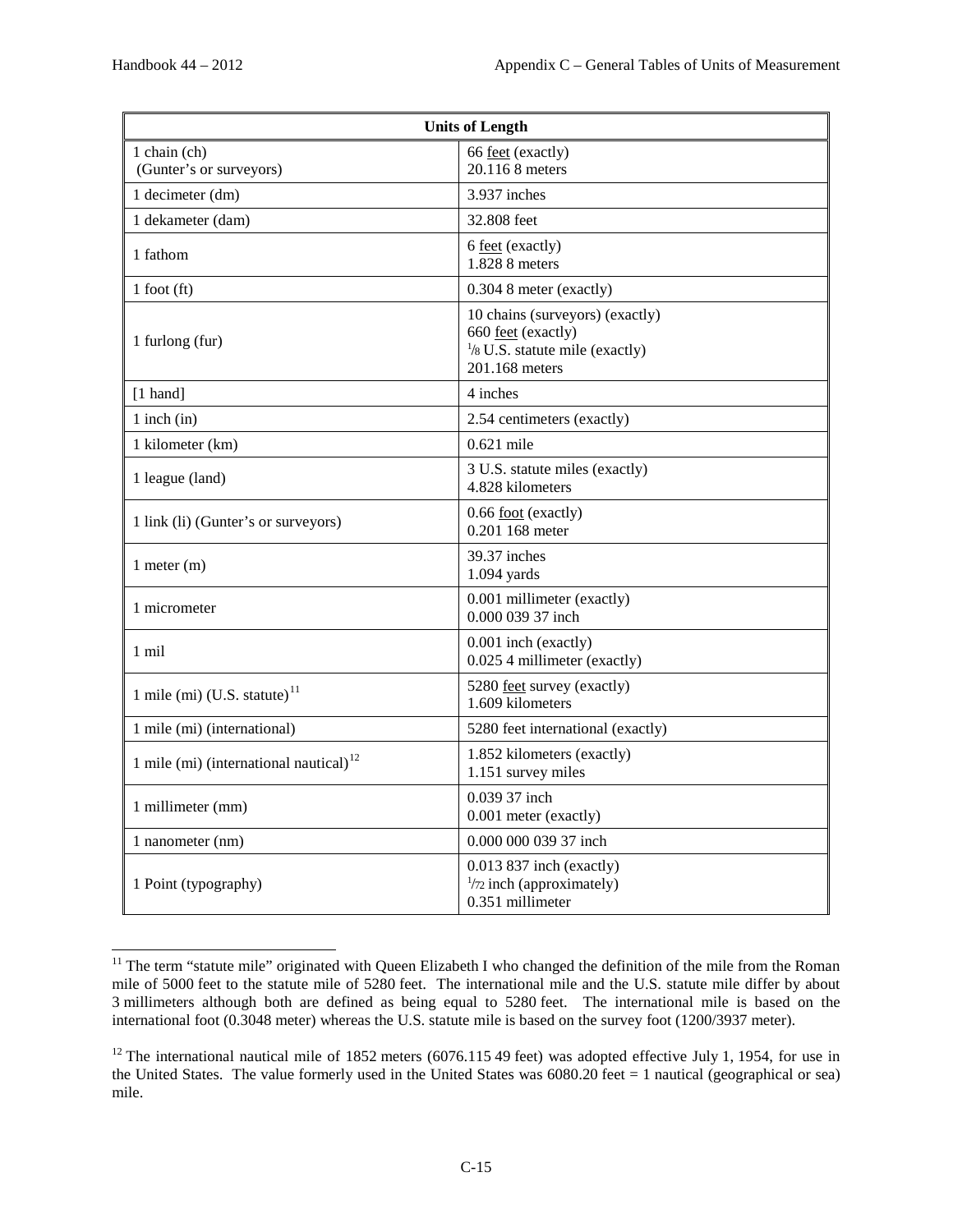<span id="page-15-0"></span>

| <b>Units of Length</b>                              |                                                      |  |  |
|-----------------------------------------------------|------------------------------------------------------|--|--|
| 1 rod (rd), pole, or perch                          | 16½ feet (exactly)<br>5.029 2 meters                 |  |  |
| 1 yard (yd)                                         | 0.914 4 meter (exactly)                              |  |  |
| <b>Units of Area</b>                                |                                                      |  |  |
| 1 $\mathrm{acre}^{13}$                              | 43 560 square <u>feet</u> (exactly)<br>0.405 hectare |  |  |
| 1 are                                               | 119.599 square yards<br>$0.025$ acre                 |  |  |
| 1 hectare                                           | 2.471 acres                                          |  |  |
| [1 square (building)]                               | 100 square feet                                      |  |  |
| 1 square centimeter $(cm2)$                         | 0.155 square inch                                    |  |  |
| 1 square decimeter $(dm2)$                          | 15.500 square inches                                 |  |  |
| 1 square foot $(ft^2)$                              | 929.030 square centimeters                           |  |  |
| 1 square inch $(in^2)$                              | 6.451 6 square centimeters (exactly)                 |  |  |
| 1 square kilometer $(km^2)$                         | 247.104 acres<br>0.386 square mile                   |  |  |
| 1 square meter $(m2)$                               | 1.196 square yards<br>10.764 square feet             |  |  |
| 1 square mile $(mi^2)$                              | 258,999 hectares                                     |  |  |
| 1 square millimeter $(mm2)$                         | 0.002 square inch                                    |  |  |
| 1 square rod $\text{(rd}^2)$ , sq pole, or sq perch | 25.293 square meters                                 |  |  |
| 1 square yard $(yd^2)$                              | 0.836 square meter                                   |  |  |

<span id="page-15-1"></span>

| <b>Units of Capacity or Volume</b>                                                                   |                                                                                |  |
|------------------------------------------------------------------------------------------------------|--------------------------------------------------------------------------------|--|
| 1 barrel (bbl), liquid                                                                               | 31 to 42 gallons <sup>14</sup>                                                 |  |
| 1 barrel (bbl), standard for fruits,<br>vegetables, and other dry<br>commodities, except cranberries | 7056 cubic inches<br>105 dry quarts<br>3.281 bushels, struck measure           |  |
| 1 barrel (bbl), standard, cranberry                                                                  | 5826 cubic inches<br>$86^{45}$ /64 dry quarts<br>2.709 bushels, struck measure |  |
| 1 bushel (bu) (U.S.) struck measure                                                                  | 2150.42 cubic inches (exactly)                                                 |  |

<sup>&</sup>lt;sup>13</sup> The question is often asked as to the length of a side of an acre of ground. An acre is a unit of area containing 43 560 square <u>feet</u>. It is not necessarily square, or even rectangular. But, if it is square, then the length of a side is

equal to  $\sqrt{43560 \text{ ft}^2}$  = 208.710 ft (not exact).

<span id="page-15-3"></span><span id="page-15-2"></span> $14$ <sup>14</sup> There are a variety of "barrels" established by law or usage. For example, federal taxes on fermented liquors are based on a barrel of 31 gallons; many state laws fix the "barrel for liquids" as 31½ gallons; one state fixes a 36-gallon barrel for cistern measurement; federal law recognizes a 40-gallon barrel for "proof spirits;" by custom, 42 gallons comprise a barrel of crude oil or petroleum products for statistical purposes, and this equivalent is recognized "for liquids" by four states.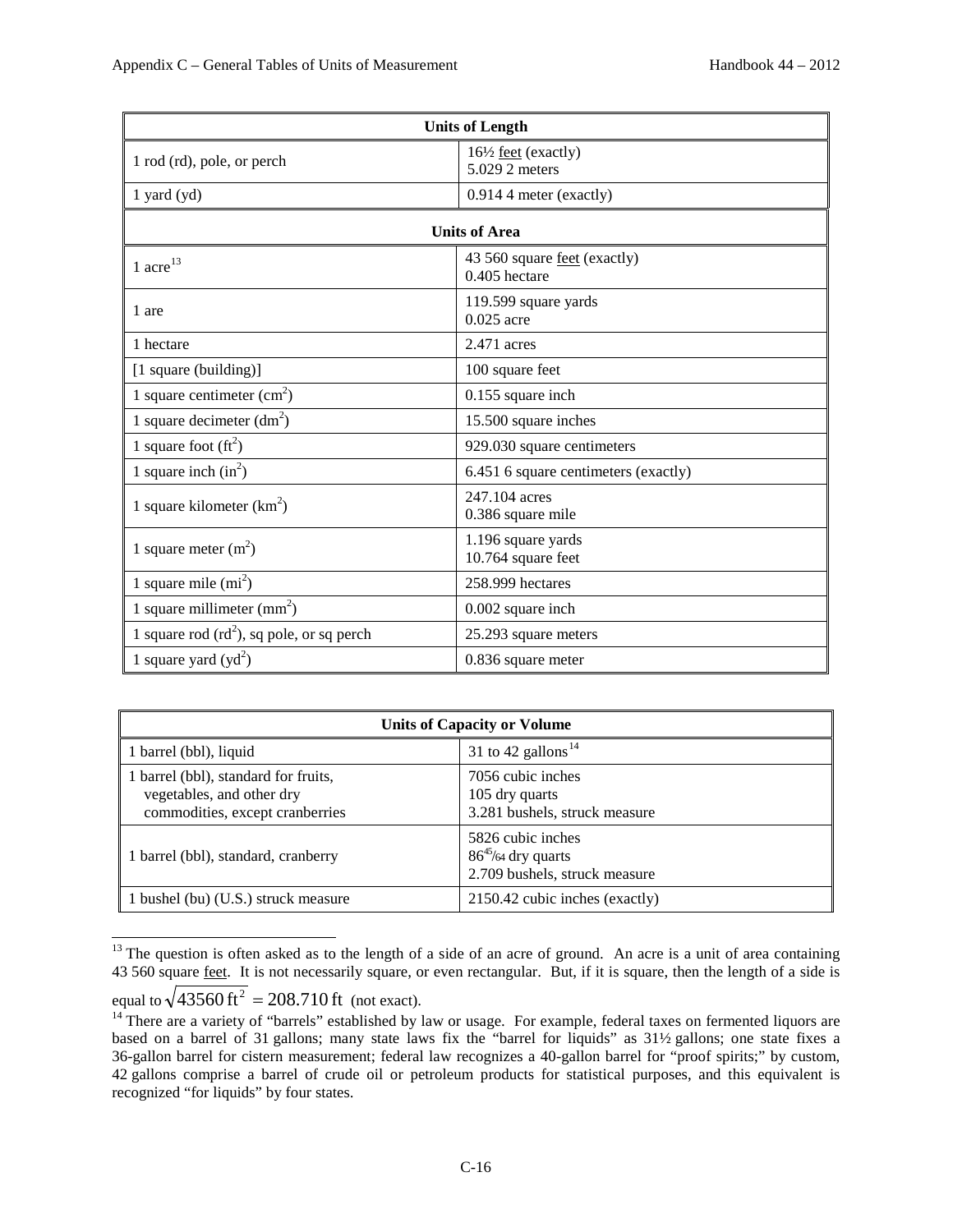| <b>Units of Capacity or Volume</b>                     |                                                                                                             |  |  |
|--------------------------------------------------------|-------------------------------------------------------------------------------------------------------------|--|--|
|                                                        | 35.238 liters                                                                                               |  |  |
| [1 bushel, heaped $(U.S.)$ ]                           | 2747.715 cubic inches<br>1.278 bushels, struck measure <sup>15</sup>                                        |  |  |
| [1 bushel (bu) (British Imperial)<br>(struck measure)] | 1.032 U.S. bushels, struck measure<br>2219.36 cubic inches                                                  |  |  |
| 1 cord (cd) (firewood)                                 | 128 cubic feet (exactly)                                                                                    |  |  |
| 1 cubic centimeter $(cm3)$                             | 0.061 cubic inch                                                                                            |  |  |
| 1 cubic decimeter $(dm3)$                              | 61.024 cubic inches                                                                                         |  |  |
| 1 cubic foot $(ft^3)$                                  | 7.481 gallons<br>28.316 cubic decimeters                                                                    |  |  |
| 1 cubic inch $(in^3)$                                  | 0.554 fluid ounce<br>4.433 fluid drams<br>16.387 cubic centimeters                                          |  |  |
| 1 cubic meter $(m3)$                                   | 1.308 cubic yards                                                                                           |  |  |
| 1 cubic yard $(yd^3)$                                  | 0.765 cubic meter                                                                                           |  |  |
| 1 cup, measuring                                       | 8 fluid ounces (exactly)<br>237 milliliters<br>1/2 liquid pint (exactly)                                    |  |  |
| 1 dekaliter (daL)                                      | 2.642 gallons<br>1.135 pecks                                                                                |  |  |
| 1 dram, fluid (or liquid) (fl dr)<br>or $f(3)$ (U.S.)  | $\frac{1}{8}$ fluid ounce (exactly)<br>0.226 cubic inch<br>3.697 milliliters<br>1.041 British fluid drachms |  |  |
| [1 drachm, fluid (fl dr) (British)]                    | 0.961 U.S. fluid dram<br>0.217 cubic inch<br>3.552 milliliters                                              |  |  |
| 1 gallon (gal) $(U.S.)$                                | 231 cubic inches (exactly)<br>3.785 liters<br>0.833 British gallon<br>128 U.S. fluid ounces (exactly)       |  |  |
| [1 gallon (gal) (British Imperial)]                    | 277.42 cubic inches<br>1.201 U.S. gallons<br>4.546 liters<br>160 British fluid ounces (exactly)             |  |  |
| $1$ gill (gi)                                          | 7.219 cubic inches<br>4 fluid ounces (exactly)<br>$0.118$ liter                                             |  |  |
| 1 hectoliter (hL)                                      | 26.418 gallons<br>2.838 bushels                                                                             |  |  |
| 1 liter (1 cubic decimeter exactly)                    | 1.057 liquid quarts<br>0.908 dry quart<br>61.025 cubic inches                                               |  |  |

<span id="page-16-0"></span><sup>&</sup>lt;sup>15</sup> Frequently recognized as 1<sup>1</sup>/<sub>4</sub> bushels, struck measure.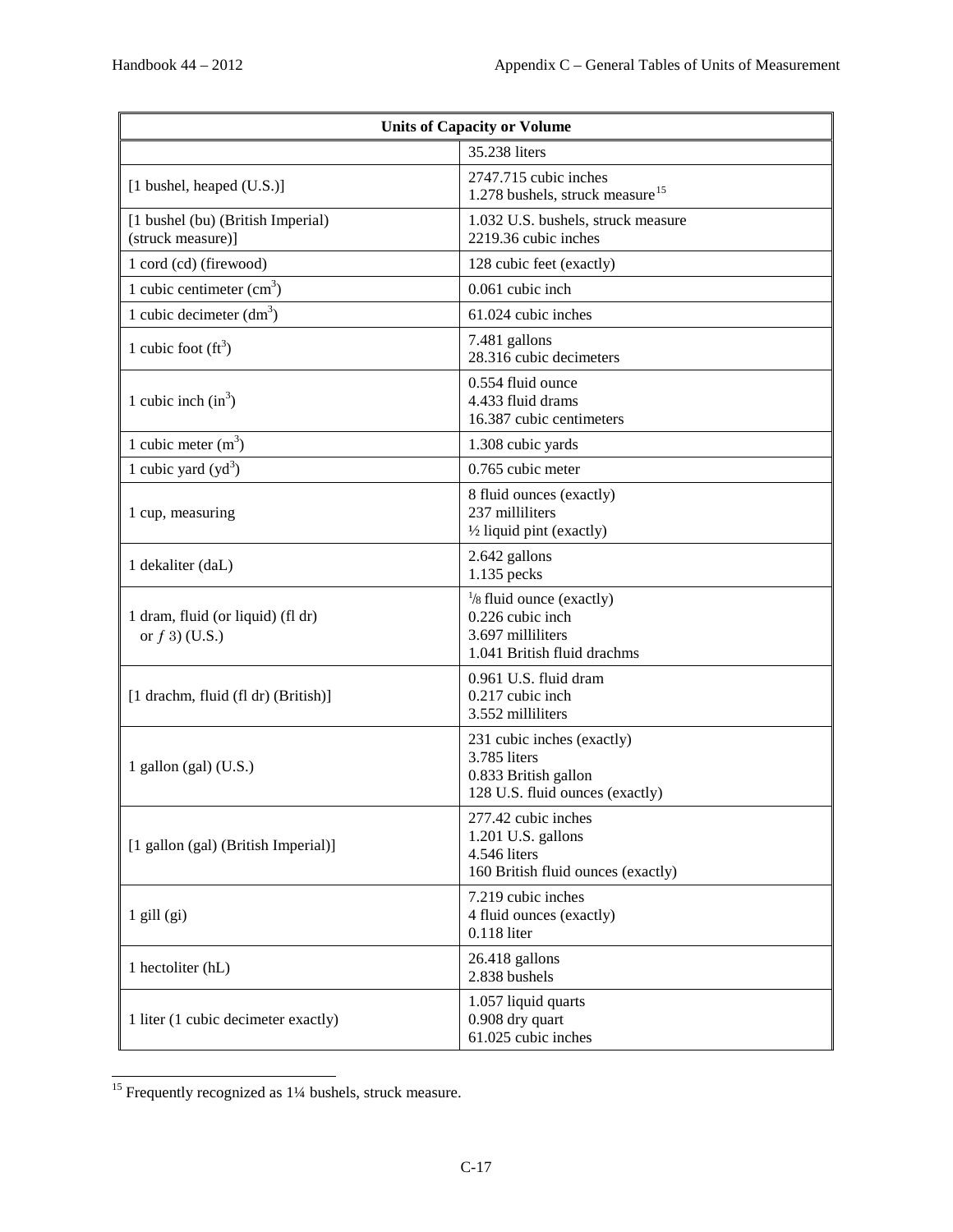| <b>Units of Capacity or Volume</b>                               |                                                                                                 |  |
|------------------------------------------------------------------|-------------------------------------------------------------------------------------------------|--|
| 1 milliliter (mL)                                                | $0.271$ fluid dram<br>16.231 minims<br>0.061 cubic inch                                         |  |
| 1 ounce, fluid (or liquid) (fl oz)<br>or $f(\frac{5}{3})$ (U.S.) | 1.805 cubic inches<br>29.573 milliliters<br>1.041 British fluid ounces                          |  |
| [1 ounce, fluid (fl oz) (British)]                               | 0.961 U.S. fluid ounce<br>1.734 cubic inches<br>28.412 milliliters                              |  |
| $1$ peck (pk)                                                    | 8.810 liters                                                                                    |  |
| $1$ pint (pt), dry                                               | 33.600 cubic inches<br>$0.551$ liter                                                            |  |
| 1 pint (pt), liquid                                              | 28.875 cubic inches exactly<br>0.473 liter                                                      |  |
| 1 quart (qt), $\text{dry (U.S.)}$                                | 67.201 cubic inches<br>1.101 liters<br>0.969 British quart                                      |  |
| 1 quart (qt), liquid $(U.S.)$                                    | 57.75 cubic inches (exactly)<br>0.946 liter<br>0.833 British quart                              |  |
| $[1$ quart (qt) (British)]                                       | 69.354 cubic inches<br>1.032 U.S. dry quarts<br>1.201 U.S. liquid quarts                        |  |
| 1 tablespoon, measuring                                          | 3 teaspoons (exactly)<br>15 milliliters<br>4 fluid drams<br>1/2 fluid ounce (exactly)           |  |
| 1 teaspoon, measuring                                            | $\frac{1}{3}$ tablespoon (exactly)<br>5 milliliters<br>$1\frac{1}{3}$ fluid drams <sup>16</sup> |  |
| 1 water ton (English)                                            | 270.91 U.S. gallons<br>224 British Imperial gallons (exactly)                                   |  |

<span id="page-17-0"></span><sup>&</sup>lt;sup>16</sup> The equivalent "1 teaspoon =  $1\frac{1}{3}$  fluid drams" has been found by the Bureau to correspond more closely with the actual capacities of "measuring" and silver teaspoons than the equivalent "1 teaspoon = 1 fluid dram," which is given by a number of dictionaries.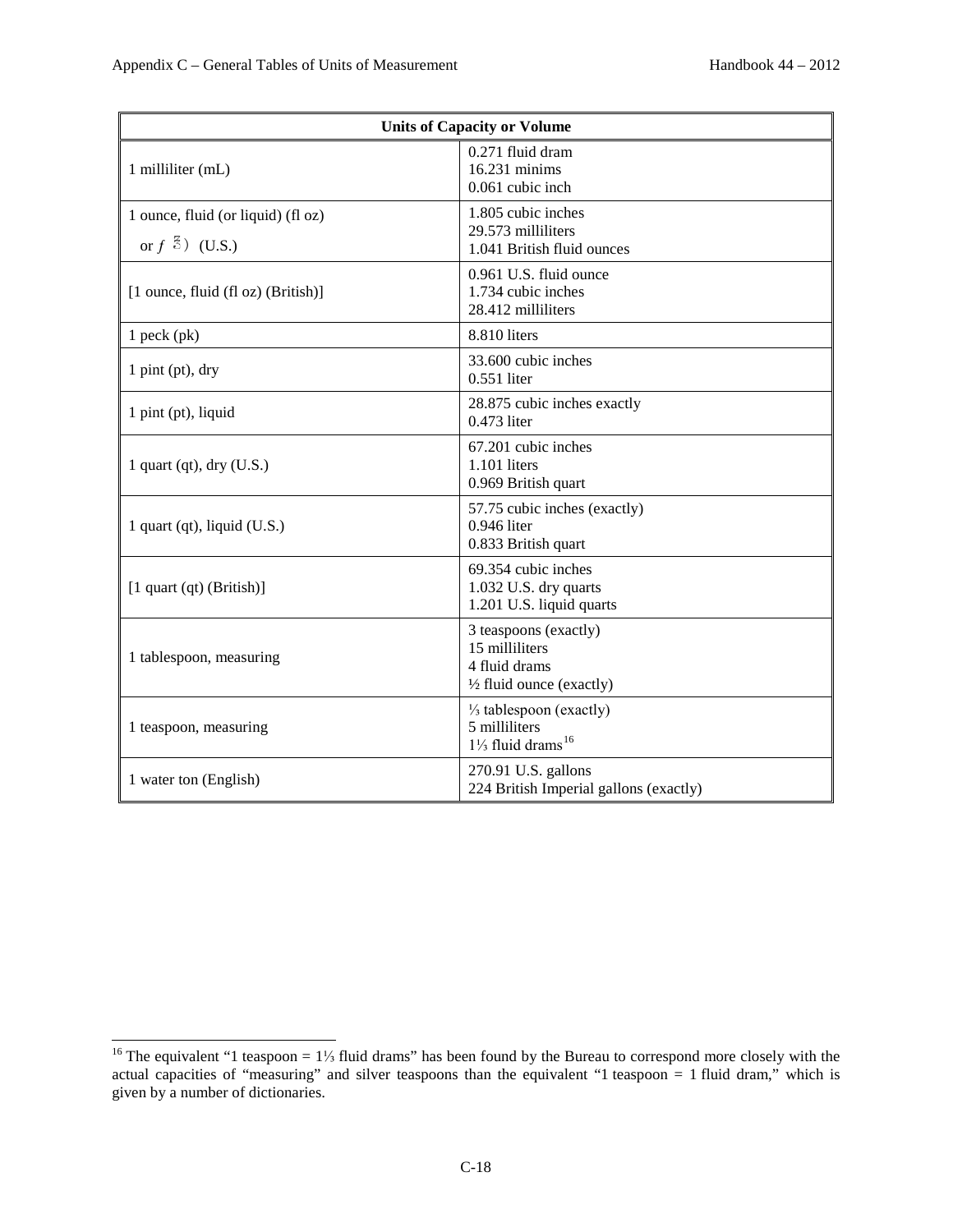<span id="page-18-0"></span>

| <b>Units of Mass</b>                                                                |                                                                                          |  |  |
|-------------------------------------------------------------------------------------|------------------------------------------------------------------------------------------|--|--|
| 1 assay ton <sup>17</sup> (AT)                                                      | 29.167 grams                                                                             |  |  |
| 1 carat $(c)$                                                                       | 200 milligrams (exactly)<br>3.086 grains                                                 |  |  |
| 1 dram apothecaries (dr ap or 3)                                                    | 60 grains (exactly)<br>3.888 grams                                                       |  |  |
| 1 dram avoirdupois (dr avdp)                                                        | $27^{11}/32$ (= 27.344) grains<br>$1.772$ grams                                          |  |  |
| 1 gamma (γ)                                                                         | 1 microgram (exactly)                                                                    |  |  |
| 1 grain                                                                             | 64.798 91 milligrams (exactly)                                                           |  |  |
| $1 \text{ gram} (g)$                                                                | 15.432 grains<br>0.035 ounce, avoirdupois                                                |  |  |
| 1 hundredweight, gross or $\log^{18}$<br>(gross cwt)                                | 112 pounds (exactly)<br>50.802 kilograms                                                 |  |  |
| 1 hundredweight, gross or short<br>(cwt or net cwt)                                 | 100 pounds (exactly)<br>45.359 kilograms                                                 |  |  |
| 1 kilogram (kg)                                                                     | 2.205 pounds                                                                             |  |  |
| 1 microgram $(\mu g)$ [the Greek letter mu<br>in combination with the letter g]     | $0.000001$ gram (exactly)                                                                |  |  |
| 1 milligram (mg)                                                                    | $0.015$ grain                                                                            |  |  |
| 1 ounce, avoirdupois (oz avdp)                                                      | 437.5 grains (exactly)<br>0.911 troy or apothecaries ounce<br>28.350 grams               |  |  |
| 1 ounce, troy or apothecaries<br>(oz t or oz ap or $\frac{7}{3}$ )                  | 480 grains (exactly)<br>1.097 avoirdupois ounces<br>31.103 grams                         |  |  |
| 1 pennyweight (dwt)                                                                 | 1.555 grams                                                                              |  |  |
| 1 point                                                                             | $0.01$ carat<br>2 milligrams                                                             |  |  |
| 1 pound, avoirdupois (lb avdp)                                                      | 7000 grains (exactly)<br>1.215 troy or apothecaries pounds<br>453.592 37 grams (exactly) |  |  |
| 1 micropound $(\mu Ib)$ [the Greek letter mu<br>in combination with the letters lb] | $0.000001$ pound (exactly)                                                               |  |  |
| 1 pound, troy or apothecaries<br>(lb t or lb ap)                                    | 5760 grains (exactly)<br>0.823 avoirdupois pound<br>373.242 grams                        |  |  |
| 1 scruple (s ap or $\vartheta$ )                                                    | 20 grains (exactly)<br>$1.296$ grams                                                     |  |  |

 $17$  Used in assaying. The assay ton bears the same relation to the milligram that a ton of 2000 pounds avoirdupois bears to the ounce troy; hence the mass in milligrams of precious metal obtained from one assay ton of ore gives directly the number of troy ounces to the net ton.

<span id="page-18-1"></span> $18$  The gross or long ton and hundredweight are used commercially in the United States to only a very limited extent, usually in restricted industrial fields. The units are the same as the British "ton" and "hundredweight."